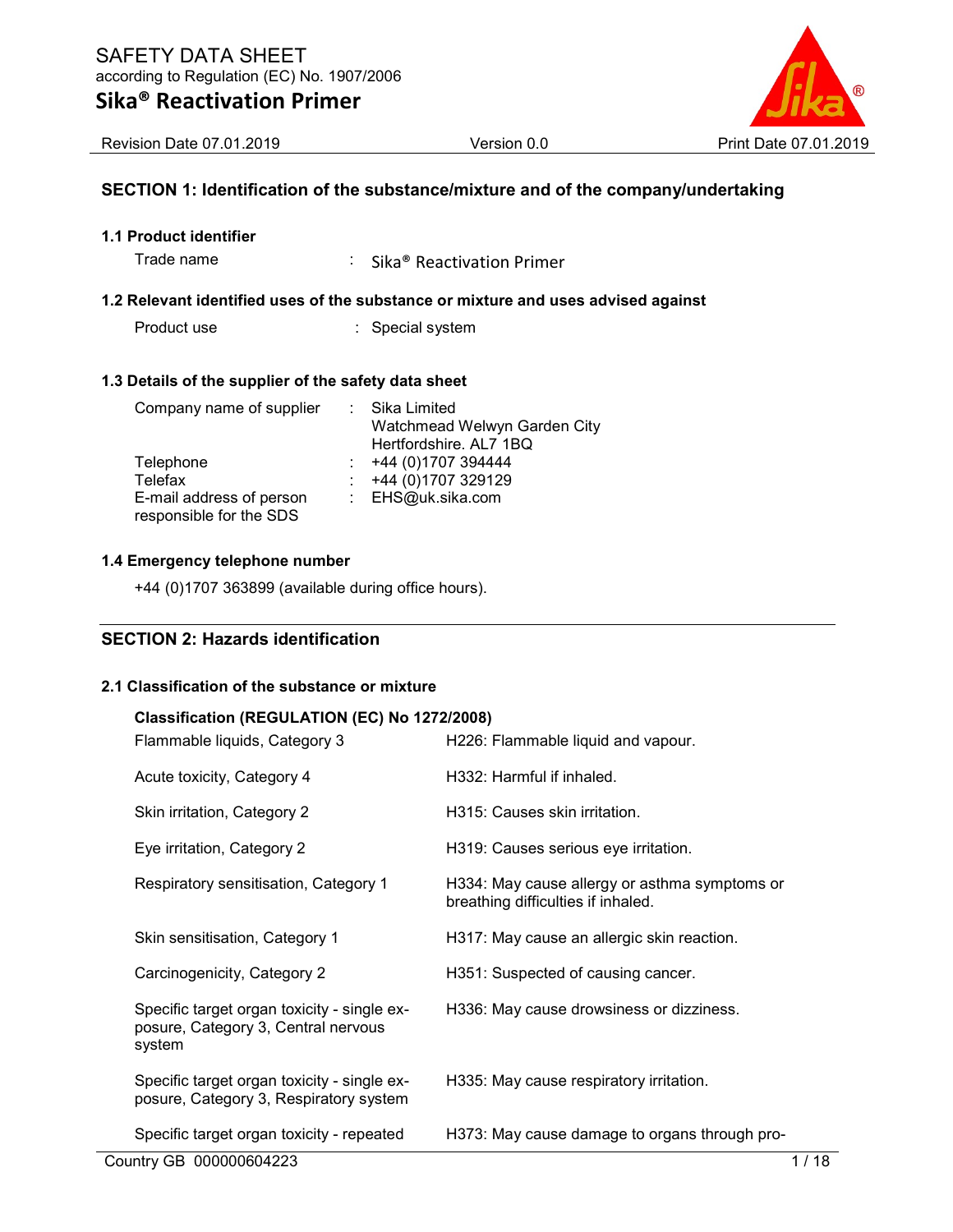# Sika® Reactivation Primer



| Revision Date 07.01.2019                            |                                                                                                          | Version 0.0                                                                                                                                                                                                                                                                                                                                                                                                                     | Print Date 07.01.2019                                                                                                                                                              |
|-----------------------------------------------------|----------------------------------------------------------------------------------------------------------|---------------------------------------------------------------------------------------------------------------------------------------------------------------------------------------------------------------------------------------------------------------------------------------------------------------------------------------------------------------------------------------------------------------------------------|------------------------------------------------------------------------------------------------------------------------------------------------------------------------------------|
| exposure, Category 2                                |                                                                                                          | longed or repeated exposure.                                                                                                                                                                                                                                                                                                                                                                                                    |                                                                                                                                                                                    |
| Aspiration hazard, Category 1                       |                                                                                                          | H304: May be fatal if swallowed and enters air-<br>ways.                                                                                                                                                                                                                                                                                                                                                                        |                                                                                                                                                                                    |
| Long-term (chronic) aquatic hazard, Cat-<br>egory 2 |                                                                                                          | H411: Toxic to aquatic life with long lasting effects.                                                                                                                                                                                                                                                                                                                                                                          |                                                                                                                                                                                    |
| 2.2 Label elements                                  |                                                                                                          |                                                                                                                                                                                                                                                                                                                                                                                                                                 |                                                                                                                                                                                    |
| Labelling (REGULATION (EC) No 1272/2008)            |                                                                                                          |                                                                                                                                                                                                                                                                                                                                                                                                                                 |                                                                                                                                                                                    |
| Hazard pictograms                                   |                                                                                                          |                                                                                                                                                                                                                                                                                                                                                                                                                                 |                                                                                                                                                                                    |
| Signal word                                         | Danger                                                                                                   |                                                                                                                                                                                                                                                                                                                                                                                                                                 |                                                                                                                                                                                    |
| <b>Hazard statements</b>                            | H <sub>226</sub><br>H304<br>H315<br>H317<br>H319<br>H332<br>H334<br>H335<br>H336<br>H351<br>H373<br>H411 | Flammable liquid and vapour.<br>Causes skin irritation.<br>May cause an allergic skin reaction.<br>Causes serious eye irritation.<br>Harmful if inhaled.<br>May cause allergy or asthma symptoms or<br>breathing difficulties if inhaled.<br>May cause respiratory irritation.<br>May cause drowsiness or dizziness.<br>Suspected of causing cancer.<br>May cause damage to organs through pro-<br>longed or repeated exposure. | May be fatal if swallowed and enters airways.<br>Toxic to aquatic life with long lasting effects.                                                                                  |
| Precautionary statements                            | <b>Prevention:</b><br>P210<br>P260<br>P280                                                               | smoking.<br>Do not breathe dust/ fume/ gas/ mist/ va-<br>pours/ spray.<br>eye protection/ face protection.                                                                                                                                                                                                                                                                                                                      | Keep away from heat, hot surfaces, sparks,<br>open flames and other ignition sources. No<br>Wear protective gloves/ protective clothing/                                           |
|                                                     | <b>Response:</b><br>$P301 + P310$<br>$P308 + P313$<br>P331<br>P370 + P378                                | IF SWALLOWED: Immediately call a<br>POISON CENTER/doctor.<br>P304 + P340 + P312<br>IF exposed or concerned: Get medical ad-<br>vice/ attention.<br>Do NOT induce vomiting.<br>alcohol-resistant foam to extinguish.                                                                                                                                                                                                             | IF INHALED: Remove person to fresh<br>air and keep comfortable for breathing. Call a<br>POISON CENTER/doctor if you feel unwell.<br>In case of fire: Use dry sand, dry chemical or |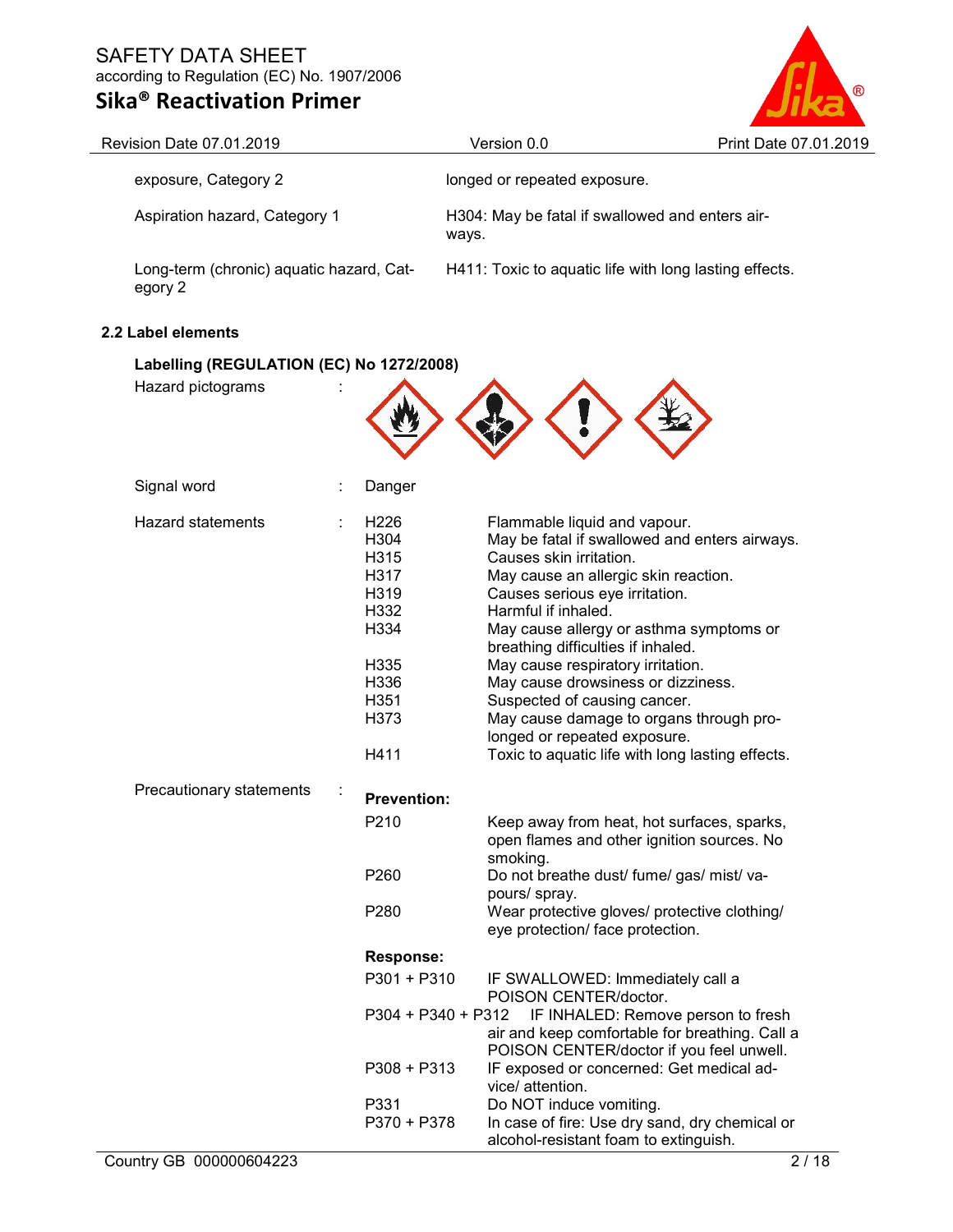

Hazardous components which must be listed on the label:

- Aromatic Polyisocyanate-Prepolymer
- Hydrocarbons, C9, aromatics
- methylenediphenyl diisocyanate

#### 2.3 Other hazards

This substance/mixture contains no components considered to be either persistent, bioaccumulative and toxic (PBT), or very persistent and very bioaccumulative (vPvB) at levels of 0.1% or higher.

## SECTION 3: Composition/information on ingredients

#### 3.2 Mixtures

#### **Components**

| Chemical name                               | Classification<br>CAS-No.<br>EC-No.<br>Registration number                                                      |                                                                                                                                                                                   | Concentration<br>(% w/w) |
|---------------------------------------------|-----------------------------------------------------------------------------------------------------------------|-----------------------------------------------------------------------------------------------------------------------------------------------------------------------------------|--------------------------|
| Aromatic Polyisocyanate-<br>Prepolymer      | 67815-87-6<br>Not Assigned                                                                                      | Acute Tox. 4; H332<br>Skin Irrit. 2; H315<br>Eye Irrit. 2; H319<br>Resp. Sens. 1; H334<br><b>Skin Sens. 1; H317</b><br>STOT SE 3; H335<br>STOT RE 2; H373                         | $>= 25 - 40$             |
| Hydrocarbons, C9, aromatics                 | Not Assigned<br>918-668-5<br>265-199-0<br>01-2119455851-35-<br>XXXX [corresponding<br>group CAS 64742-95-<br>61 | Flam. Liq. 3; H226<br>STOT SE 3; H336<br>STOT SE 3; H335<br>Asp. Tox. 1; H304<br>Aquatic Chronic 2;<br>H411                                                                       | $>= 25 - 40$             |
| methylenediphenyl diisocyanate              | 26447-40-5<br>247-714-0<br>01-2119457015-45-<br>000301-2119457015-<br>45-XXXX01-<br>2119457015-45-0004          | Acute Tox. 4; H332<br>Skin Irrit. 2; H315<br>Eye Irrit. 2; H319<br>Resp. Sens. 1; H334<br><b>Skin Sens. 1; H317</b><br>Carc. 2; H351<br><b>STOT SE 3; H335</b><br>STOT RE 2; H373 | $>= 25 - 40$             |
| xylene<br>Contains:<br>ethylbenzene <= 25 % | 1330-20-7<br>215-535-7<br>01-2119488216-32-<br><b>XXXX</b>                                                      | Flam. Liq. 3; H226<br>Acute Tox. 4; H332<br>Acute Tox. 4; H312<br>Skin Irrit. 2; H315<br>Eye Irrit. 2; H319<br>STOT SE 3; H335<br>STOT RE 2; H373<br>Asp. Tox. 1; H304            | $>= 5 - < 10$            |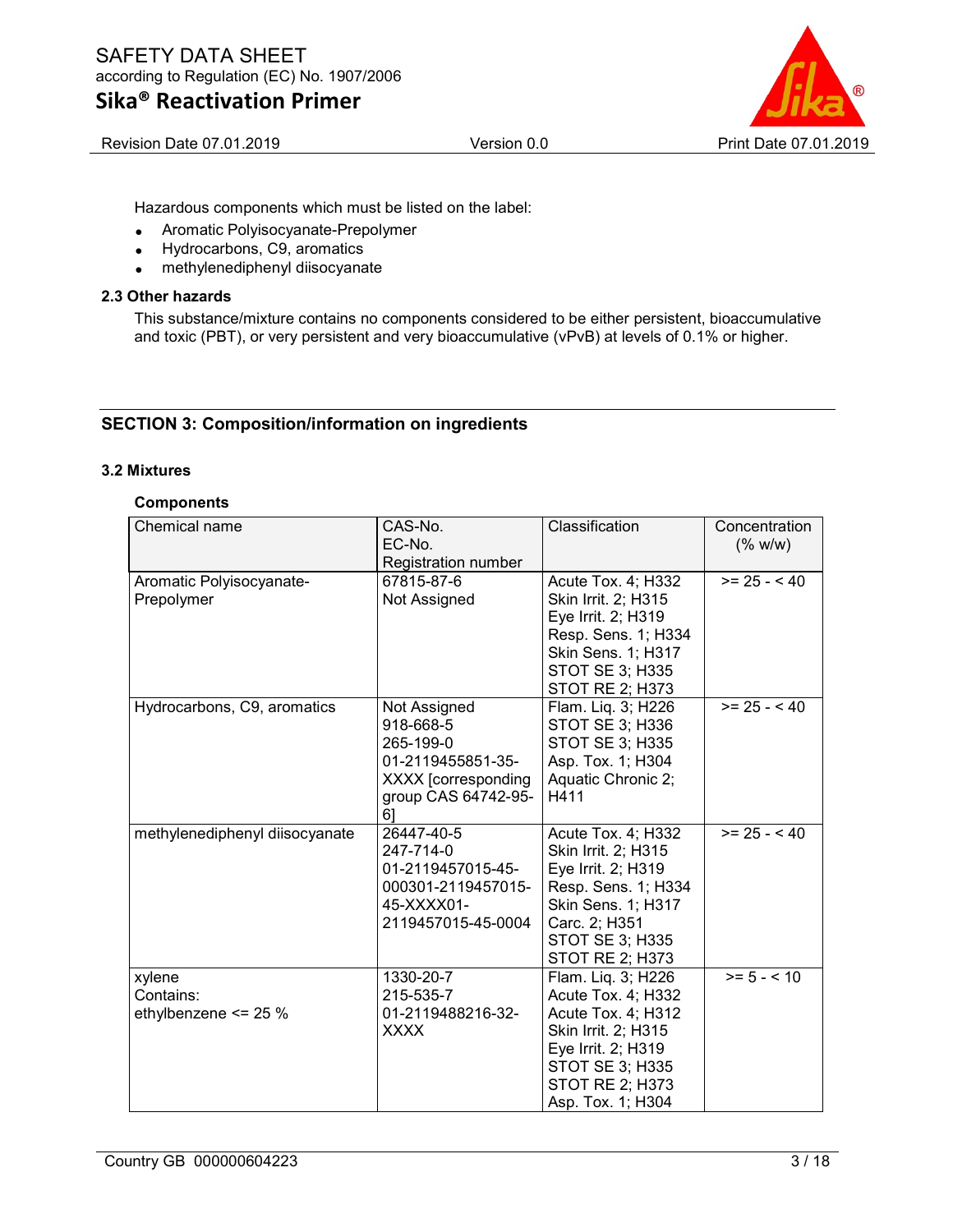|  | Sika® Reactivation Primer |  |
|--|---------------------------|--|
|--|---------------------------|--|



## SECTION 4: First aid measures

### 4.1 Description of first aid measures

| General advice                                                  | Move out of dangerous area.<br>Consult a physician.<br>Show this safety data sheet to the doctor in attendance.                                                                                                                                                                                                                         |
|-----------------------------------------------------------------|-----------------------------------------------------------------------------------------------------------------------------------------------------------------------------------------------------------------------------------------------------------------------------------------------------------------------------------------|
| If inhaled                                                      | Move to fresh air.<br>Consult a physician after significant exposure.                                                                                                                                                                                                                                                                   |
| In case of skin contact                                         | Take off contaminated clothing and shoes immediately.<br>Wash off with soap and plenty of water.<br>If symptoms persist, call a physician.                                                                                                                                                                                              |
| In case of eye contact<br>÷                                     | Immediately flush eye(s) with plenty of water.<br>Remove contact lenses.<br>Keep eye wide open while rinsing.<br>If eye irritation persists, consult a specialist.                                                                                                                                                                      |
| If swallowed                                                    | Do not induce vomiting without medical advice.<br>Rinse mouth with water.<br>Do not give milk or alcoholic beverages.<br>Never give anything by mouth to an unconscious person.                                                                                                                                                         |
| 4.2 Most important symptoms and effects, both acute and delayed |                                                                                                                                                                                                                                                                                                                                         |
| Symptoms                                                        | Aspiration may cause pulmonary oedema and pneumonitis.<br>Asthmatic appearance<br>Cough<br>Respiratory disorder<br>Allergic reactions<br>Excessive lachrymation<br>Erythema<br>Headache<br>Dermatitis<br>Loss of balance<br>Vertigo<br>See Section 11 for more detailed information on health effects<br>and symptoms.                  |
| <b>Risks</b>                                                    | Risk of serious damage to the lungs (by aspiration).<br>irritant effects<br>sensitising effects                                                                                                                                                                                                                                         |
|                                                                 | May be fatal if swallowed and enters airways.<br>Causes skin irritation.<br>May cause an allergic skin reaction.<br>Causes serious eye irritation.<br>Harmful if inhaled.<br>May cause allergy or asthma symptoms or breathing difficul-<br>ties if inhaled.<br>May cause respiratory irritation.<br>May cause drowsiness or dizziness. |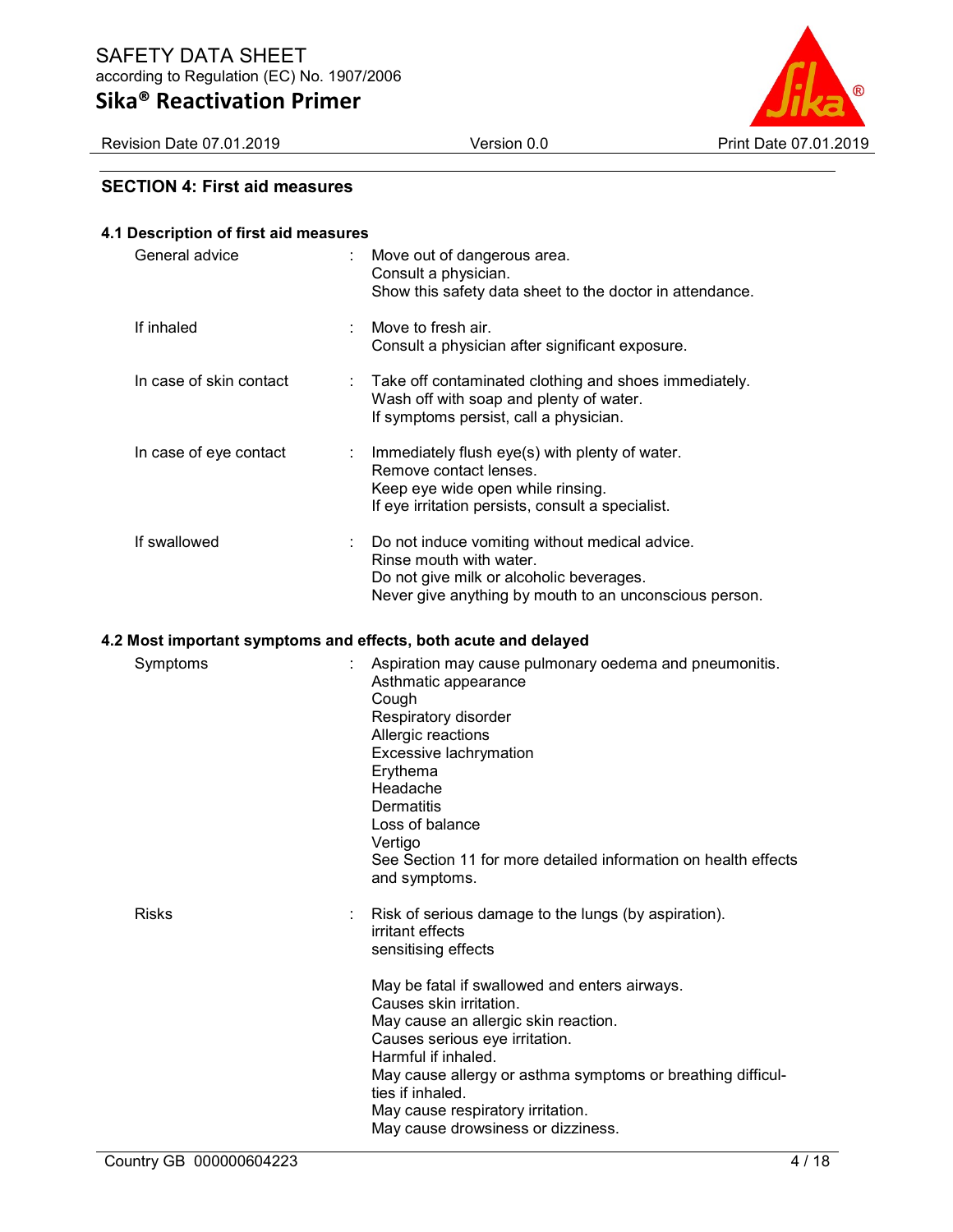## Sika® Reactivation Primer



| Revision Date 07.01.2019                                  |           | Version 0.0                                                                                                                                                                                                                                                                   | Print Date 07.01.2019 |
|-----------------------------------------------------------|-----------|-------------------------------------------------------------------------------------------------------------------------------------------------------------------------------------------------------------------------------------------------------------------------------|-----------------------|
|                                                           |           | Suspected of causing cancer.<br>May cause damage to organs through prolonged or repeated<br>exposure.                                                                                                                                                                         |                       |
|                                                           |           | 4.3 Indication of any immediate medical attention and special treatment needed                                                                                                                                                                                                |                       |
| Treatment                                                 |           | Treat symptomatically.                                                                                                                                                                                                                                                        |                       |
| <b>SECTION 5: Firefighting measures</b>                   |           |                                                                                                                                                                                                                                                                               |                       |
| 5.1 Extinguishing media                                   |           |                                                                                                                                                                                                                                                                               |                       |
| Suitable extinguishing media                              | $\cdot$ : | Alcohol-resistant foam<br>Carbon dioxide (CO2)<br>Dry chemical                                                                                                                                                                                                                |                       |
| Unsuitable extinguishing<br>media                         |           | Water<br>High volume water jet                                                                                                                                                                                                                                                |                       |
| 5.2 Special hazards arising from the substance or mixture |           |                                                                                                                                                                                                                                                                               |                       |
| Specific hazards during fire-<br>fighting                 |           | Do not use a solid water stream as it may scatter and spread<br>fire.<br>Do not allow run-off from fire fighting to enter drains or water<br>courses.                                                                                                                         |                       |
| Hazardous combustion prod- :<br>ucts                      |           | No hazardous combustion products are known                                                                                                                                                                                                                                    |                       |
| 5.3 Advice for firefighters                               |           |                                                                                                                                                                                                                                                                               |                       |
| Special protective equipment :<br>for firefighters        |           | In the event of fire, wear self-contained breathing apparatus.                                                                                                                                                                                                                |                       |
| Further information                                       |           | Use water spray to cool unopened containers.<br>Collect contaminated fire extinguishing water separately. This<br>must not be discharged into drains.<br>Fire residues and contaminated fire extinguishing water must<br>be disposed of in accordance with local regulations. |                       |

## SECTION 6: Accidental release measures

### 6.1 Personal precautions, protective equipment and emergency procedures

| Personal precautions | Use personal protective equipment.<br>Remove all sources of ignition.<br>Deny access to unprotected persons. |
|----------------------|--------------------------------------------------------------------------------------------------------------|
|                      |                                                                                                              |

Beware of vapours accumulating to form explosive concentrations. Vapours can accumulate in low areas.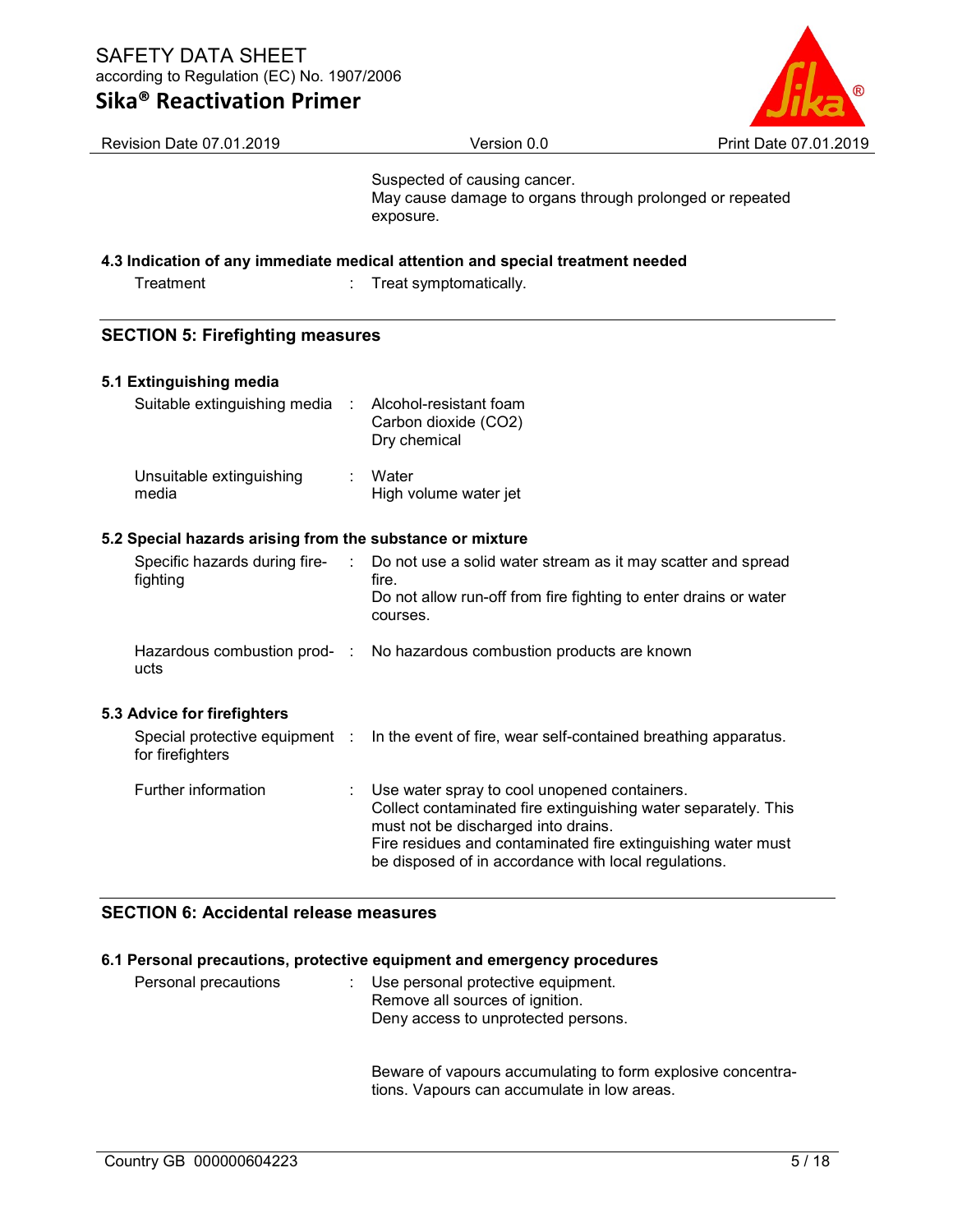|  | Sika® Reactivation Primer |  |
|--|---------------------------|--|
|--|---------------------------|--|



## Revision Date 07.01.2019 **Version 0.0 Print Date 07.01.2019 Print Date 07.01.2019** 6.2 Environmental precautions Environmental precautions : Prevent product from entering drains. If the product contaminates rivers and lakes or drains inform respective authorities. 6.3 Methods and material for containment and cleaning up Methods for cleaning up : Contain spillage, and then collect with non-combustible absorbent material, (e.g. sand, earth, diatomaceous earth, vermiculite) and place in container for disposal according to local / national regulations (see section 13).

## 6.4 Reference to other sections

For personal protection see section 8.

## SECTION 7: Handling and storage

## 7.1 Precautions for safe handling

| Advice on safe handling                            | Avoid formation of aerosol.<br>Avoid exceeding the given occupational exposure limits (see<br>section 8).<br>Do not get in eyes, on skin, or on clothing.<br>For personal protection see section 8.<br>Persons with a history of skin sensitisation problems or asth-<br>ma, allergies, chronic or recurrent respiratory disease should<br>not be employed in any process in which this mixture is being<br>used.<br>Smoking, eating and drinking should be prohibited in the ap-<br>plication area.<br>Take precautionary measures against static discharge.<br>Provide sufficient air exchange and/or exhaust in work rooms.<br>Open drum carefully as content may be under pressure.<br>Take necessary action to avoid static electricity discharge<br>(which might cause ignition of organic vapours).<br>Follow standard hygiene measures when handling chemical<br>products |
|----------------------------------------------------|-----------------------------------------------------------------------------------------------------------------------------------------------------------------------------------------------------------------------------------------------------------------------------------------------------------------------------------------------------------------------------------------------------------------------------------------------------------------------------------------------------------------------------------------------------------------------------------------------------------------------------------------------------------------------------------------------------------------------------------------------------------------------------------------------------------------------------------------------------------------------------------|
| Advice on protection against<br>fire and explosion | Use explosion-proof equipment. Keep away from<br>heat/sparks/open flames/hot surfaces. No smoking. Take pre-<br>cautionary measures against electrostatic discharges.                                                                                                                                                                                                                                                                                                                                                                                                                                                                                                                                                                                                                                                                                                             |
| Hygiene measures                                   | Handle in accordance with good industrial hygiene and safety<br>practice. When using do not eat or drink. When using do not<br>smoke. Wash hands before breaks and at the end of workday.                                                                                                                                                                                                                                                                                                                                                                                                                                                                                                                                                                                                                                                                                         |

## 7.2 Conditions for safe storage, including any incompatibilities

| Requirements for storage | : Keep container tightly closed in a dry and well-ventilated |
|--------------------------|--------------------------------------------------------------|
| areas and containers     | place. Containers which are opened must be carefully re-     |
|                          | sealed and kept upright to prevent leakage. Store in accord- |
|                          | ance with local regulations.                                 |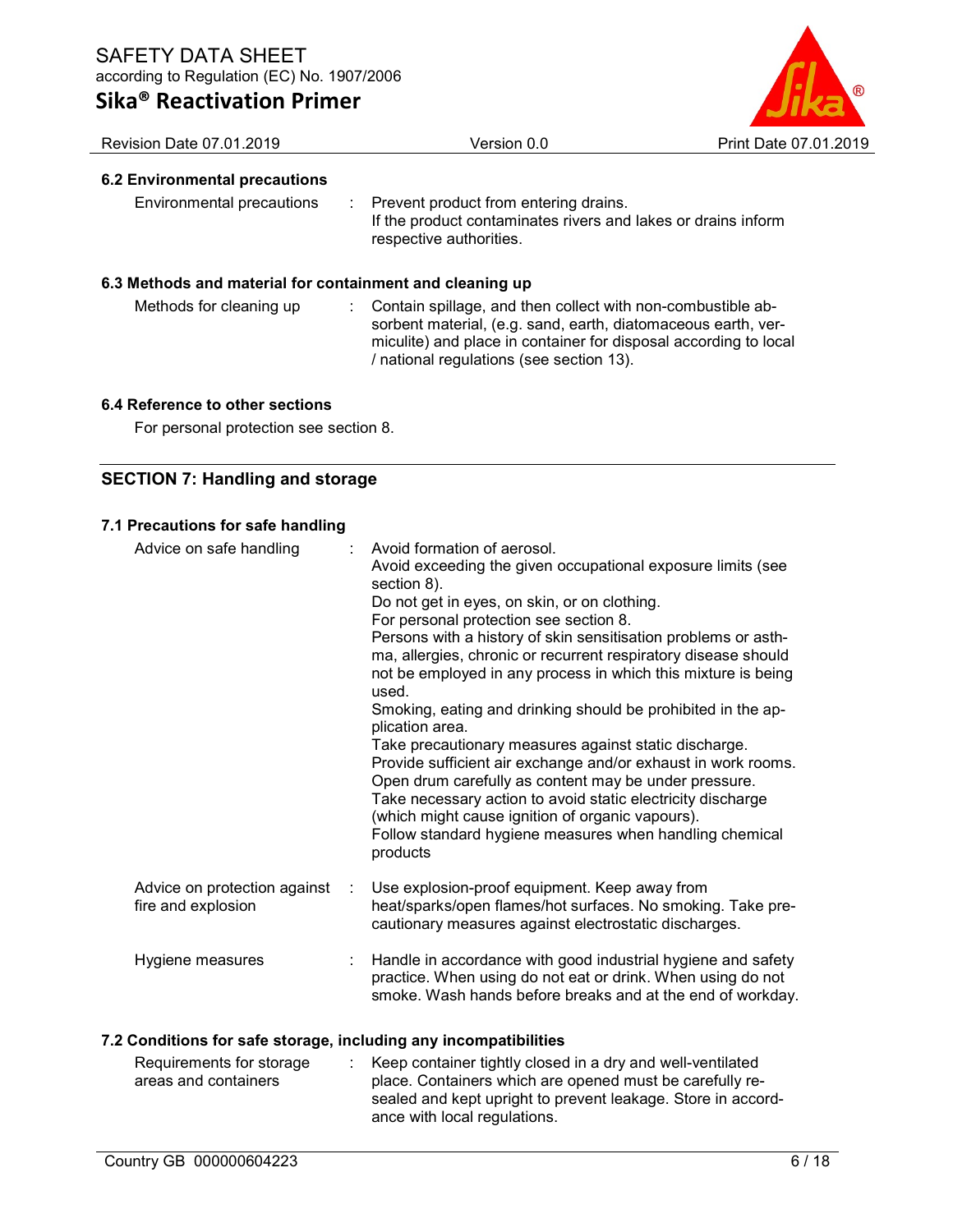# Sika® Reactivation Primer



Revision Date 07.01.2019 Version 0.0 Print Date 07.01.2019 Further information on stor- : No decomposition if stored and applied as directed. age stability

## 7.3 Specific end use(s)

Specific use(s) : Consult most current local Product Data Sheet prior to any use.

## SECTION 8: Exposure controls/personal protection

## 8.1 Control parameters

### Occupational Exposure Limits

| Components                     | CAS-No.                                                                                                                                      | Value type (Form                                                                                                                                         | Control parame-       | Basis * |  |  |
|--------------------------------|----------------------------------------------------------------------------------------------------------------------------------------------|----------------------------------------------------------------------------------------------------------------------------------------------------------|-----------------------|---------|--|--|
|                                |                                                                                                                                              | of exposure)                                                                                                                                             | ters *                |         |  |  |
| methylenediphenyl diisocyanate | 26447-40-5                                                                                                                                   | <b>TWA</b>                                                                                                                                               | $0,02$ mg/m3<br>(NCO) | GB EH40 |  |  |
| Further information            |                                                                                                                                              | Substances that can cause occupational asthma (also known as                                                                                             |                       |         |  |  |
|                                |                                                                                                                                              | asthmagens and respiratory sensitisers) can induce a state of specific                                                                                   |                       |         |  |  |
|                                |                                                                                                                                              | airway hyper-responsiveness via an immunological, irritant or other                                                                                      |                       |         |  |  |
|                                |                                                                                                                                              | mechanism. Once the airways have become hyper-responsive, further                                                                                        |                       |         |  |  |
|                                |                                                                                                                                              | exposure to the substance, sometimes even to tiny quantities, may cause                                                                                  |                       |         |  |  |
|                                |                                                                                                                                              | respiratory symptoms. These symptoms can range in severity from a                                                                                        |                       |         |  |  |
|                                |                                                                                                                                              | runny nose to asthma. Not all workers who are exposed to a sensitiser                                                                                    |                       |         |  |  |
|                                |                                                                                                                                              | will become hyper-responsive and it is impossible to identify in advance                                                                                 |                       |         |  |  |
|                                |                                                                                                                                              | those who are likely to become hyper-responsive. 54 Substances that                                                                                      |                       |         |  |  |
|                                |                                                                                                                                              | can cause occupational asthma should be distinguished from substances                                                                                    |                       |         |  |  |
|                                |                                                                                                                                              | which may trigger the symptoms of asthma in people with pre-existing                                                                                     |                       |         |  |  |
|                                |                                                                                                                                              | airway hyper-responsiveness, but which do not include the disease them-                                                                                  |                       |         |  |  |
|                                |                                                                                                                                              | selves. The latter substances are not classified asthmagens or respiratory<br>sensitisers., Wherever it is reasonably practicable, exposure to substanc- |                       |         |  |  |
|                                |                                                                                                                                              | es that can cause occupational asthma should be prevented. Where this                                                                                    |                       |         |  |  |
|                                |                                                                                                                                              | is not possible, the primary aim is to apply adequate standards of control                                                                               |                       |         |  |  |
|                                |                                                                                                                                              | to prevent workers from becoming hyper-responsive. For substances that                                                                                   |                       |         |  |  |
|                                |                                                                                                                                              | can cause occupational asthma, COSHH requires that exposure be re-                                                                                       |                       |         |  |  |
|                                |                                                                                                                                              | duced as low as is reasonably practicable. Activities giving rise to short-                                                                              |                       |         |  |  |
|                                |                                                                                                                                              | term peak concentrations should receive particular attention when risk                                                                                   |                       |         |  |  |
|                                |                                                                                                                                              | management is being considered. Health surveillance is appropriate for                                                                                   |                       |         |  |  |
|                                |                                                                                                                                              | all employees exposed or liable to be exposed to a substance which may                                                                                   |                       |         |  |  |
|                                |                                                                                                                                              | cause occupational asthma and there should be appropriate consultation                                                                                   |                       |         |  |  |
|                                |                                                                                                                                              | with an occupational health professional over the degree of risk and level                                                                               |                       |         |  |  |
|                                |                                                                                                                                              | of surveillance., Capable of causing occupational asthma., The 'Sen'                                                                                     |                       |         |  |  |
|                                |                                                                                                                                              | notation in the list of WELs has been assigned only to those substances                                                                                  |                       |         |  |  |
|                                |                                                                                                                                              | which may cause occupational asthma.                                                                                                                     |                       |         |  |  |
|                                | GB EH40<br><b>STEL</b><br>$0,07$ mg/m3<br>(NCO)                                                                                              |                                                                                                                                                          |                       |         |  |  |
| Further information            |                                                                                                                                              | Substances that can cause occupational asthma (also known as                                                                                             |                       |         |  |  |
|                                |                                                                                                                                              | asthmagens and respiratory sensitisers) can induce a state of specific                                                                                   |                       |         |  |  |
|                                |                                                                                                                                              | airway hyper-responsiveness via an immunological, irritant or other                                                                                      |                       |         |  |  |
|                                |                                                                                                                                              | mechanism. Once the airways have become hyper-responsive, further                                                                                        |                       |         |  |  |
|                                | exposure to the substance, sometimes even to tiny quantities, may cause<br>respiratory symptoms. These symptoms can range in severity from a |                                                                                                                                                          |                       |         |  |  |
|                                |                                                                                                                                              |                                                                                                                                                          |                       |         |  |  |
|                                | runny nose to asthma. Not all workers who are exposed to a sensitiser                                                                        |                                                                                                                                                          |                       |         |  |  |
|                                | will become hyper-responsive and it is impossible to identify in advance                                                                     |                                                                                                                                                          |                       |         |  |  |
|                                |                                                                                                                                              | those who are likely to become hyper-responsive. 54 Substances that                                                                                      |                       |         |  |  |
|                                |                                                                                                                                              | can cause occupational asthma should be distinguished from substances                                                                                    |                       |         |  |  |
|                                |                                                                                                                                              | which may trigger the symptoms of asthma in people with pre-existing                                                                                     |                       |         |  |  |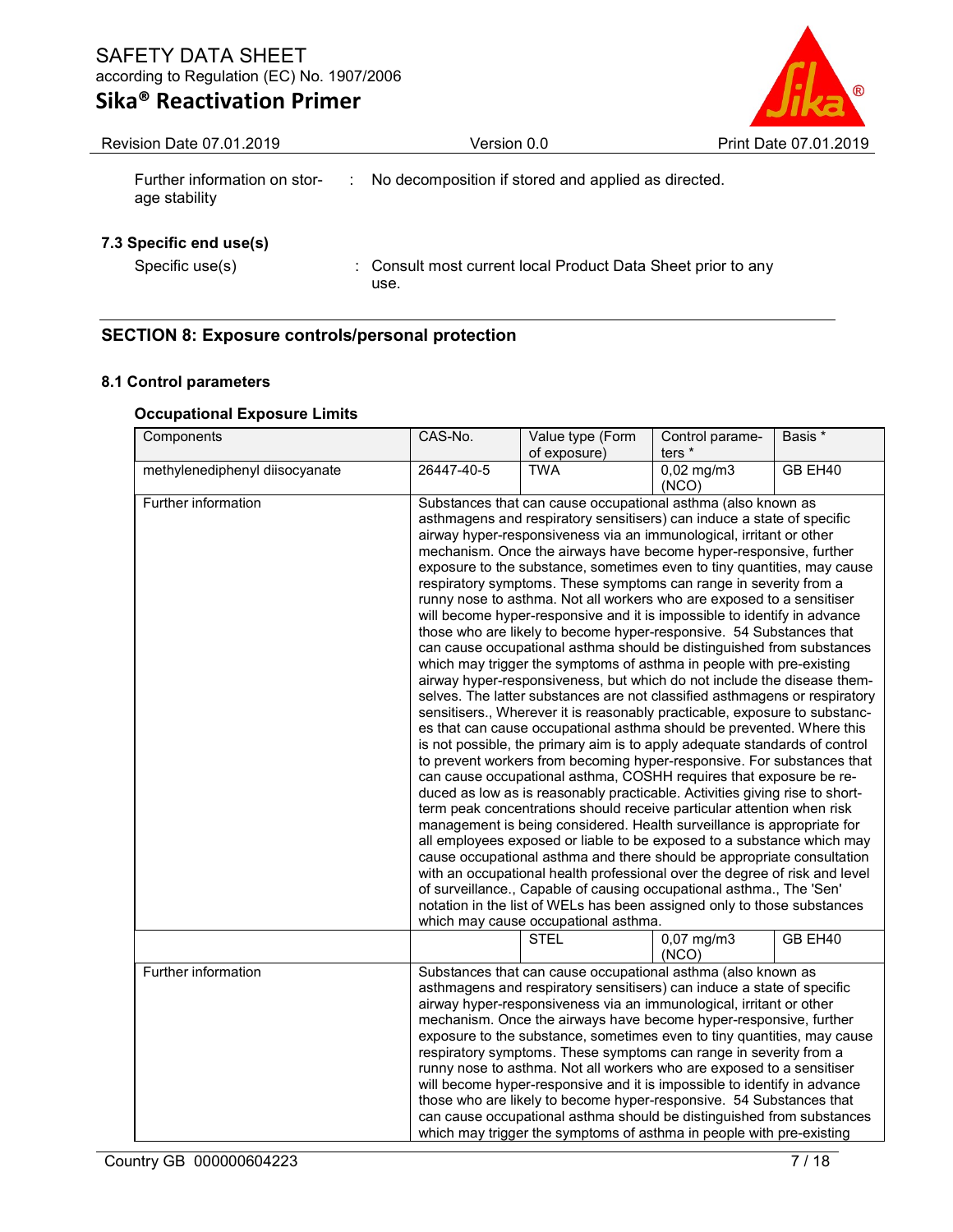# Sika® Reactivation Primer



Revision Date 07.01.2019 Version 0.0 Print Date 07.01.2019

|                     |           | which may cause occupational asthma. | airway hyper-responsiveness, but which do not include the disease them-<br>selves. The latter substances are not classified asthmagens or respiratory<br>sensitisers., Wherever it is reasonably practicable, exposure to substanc-<br>es that can cause occupational asthma should be prevented. Where this<br>is not possible, the primary aim is to apply adequate standards of control<br>to prevent workers from becoming hyper-responsive. For substances that<br>can cause occupational asthma, COSHH requires that exposure be re-<br>duced as low as is reasonably practicable. Activities giving rise to short-<br>term peak concentrations should receive particular attention when risk<br>management is being considered. Health surveillance is appropriate for<br>all employees exposed or liable to be exposed to a substance which may<br>cause occupational asthma and there should be appropriate consultation<br>with an occupational health professional over the degree of risk and level<br>of surveillance., Capable of causing occupational asthma., The 'Sen'<br>notation in the list of WELs has been assigned only to those substances |            |
|---------------------|-----------|--------------------------------------|--------------------------------------------------------------------------------------------------------------------------------------------------------------------------------------------------------------------------------------------------------------------------------------------------------------------------------------------------------------------------------------------------------------------------------------------------------------------------------------------------------------------------------------------------------------------------------------------------------------------------------------------------------------------------------------------------------------------------------------------------------------------------------------------------------------------------------------------------------------------------------------------------------------------------------------------------------------------------------------------------------------------------------------------------------------------------------------------------------------------------------------------------------------------|------------|
| xylene              | 1330-20-7 | <b>STEL</b>                          | $100$ ppm<br>441 mg/m3                                                                                                                                                                                                                                                                                                                                                                                                                                                                                                                                                                                                                                                                                                                                                                                                                                                                                                                                                                                                                                                                                                                                             | GB EH40    |
| Further information | toxicity. |                                      | Can be absorbed through skin. The assigned substances are those for<br>which there are concerns that dermal absorption will lead to systemic                                                                                                                                                                                                                                                                                                                                                                                                                                                                                                                                                                                                                                                                                                                                                                                                                                                                                                                                                                                                                       |            |
|                     |           | <b>TWA</b>                           | 50 ppm<br>220 mg/m3                                                                                                                                                                                                                                                                                                                                                                                                                                                                                                                                                                                                                                                                                                                                                                                                                                                                                                                                                                                                                                                                                                                                                | GB EH40    |
| Further information | toxicity. |                                      | Can be absorbed through skin. The assigned substances are those for<br>which there are concerns that dermal absorption will lead to systemic                                                                                                                                                                                                                                                                                                                                                                                                                                                                                                                                                                                                                                                                                                                                                                                                                                                                                                                                                                                                                       |            |
|                     |           | <b>TWA</b>                           | 50 ppm<br>221 mg/m3                                                                                                                                                                                                                                                                                                                                                                                                                                                                                                                                                                                                                                                                                                                                                                                                                                                                                                                                                                                                                                                                                                                                                | 2000/39/EC |
| Further information |           |                                      | Identifies the possibility of significant uptake through the skin, Indicative                                                                                                                                                                                                                                                                                                                                                                                                                                                                                                                                                                                                                                                                                                                                                                                                                                                                                                                                                                                                                                                                                      |            |
|                     |           | <b>STEL</b>                          | 100 ppm<br>442 mg/m3                                                                                                                                                                                                                                                                                                                                                                                                                                                                                                                                                                                                                                                                                                                                                                                                                                                                                                                                                                                                                                                                                                                                               | 2000/39/EC |
| Further information |           |                                      | Identifies the possibility of significant uptake through the skin, Indicative                                                                                                                                                                                                                                                                                                                                                                                                                                                                                                                                                                                                                                                                                                                                                                                                                                                                                                                                                                                                                                                                                      |            |

\*The above mentioned values are in accordance with the legislation in effect at the date of the release of this safety data sheet.

## Biological occupational exposure limits

| Substance name                 | CAS-No.    | Control parame-<br>ters                                                          | Sampling time | <b>Basis</b> |
|--------------------------------|------------|----------------------------------------------------------------------------------|---------------|--------------|
| methylenediphenyl diisocyanate | 26447-40-5 | urinary diamine<br>(Isocyanates): 1<br>umol/mol creati-<br>nine<br>(Urine)       | Post task     | GB EH40 BAT  |
| xylene                         | 1330-20-7  | methyl hippuric<br>acid: 650 Millimo-<br>les per mole Cre-<br>atinine<br>(Urine) | After shift   | GB EH40 BAT  |

## 8.2 Exposure controls

## Personal protective equipment

| Eye protection  | Safety glasses with side-shields conforming to EN166<br>Eye wash bottle with pure water                                                                                                                          |
|-----------------|------------------------------------------------------------------------------------------------------------------------------------------------------------------------------------------------------------------|
| Hand protection | : Chemical-resistant, impervious gloves complying with an ap-<br>proved standard must be worn at all times when handling<br>chemical products. Reference number EN 374. Follow manu-<br>facturer specifications. |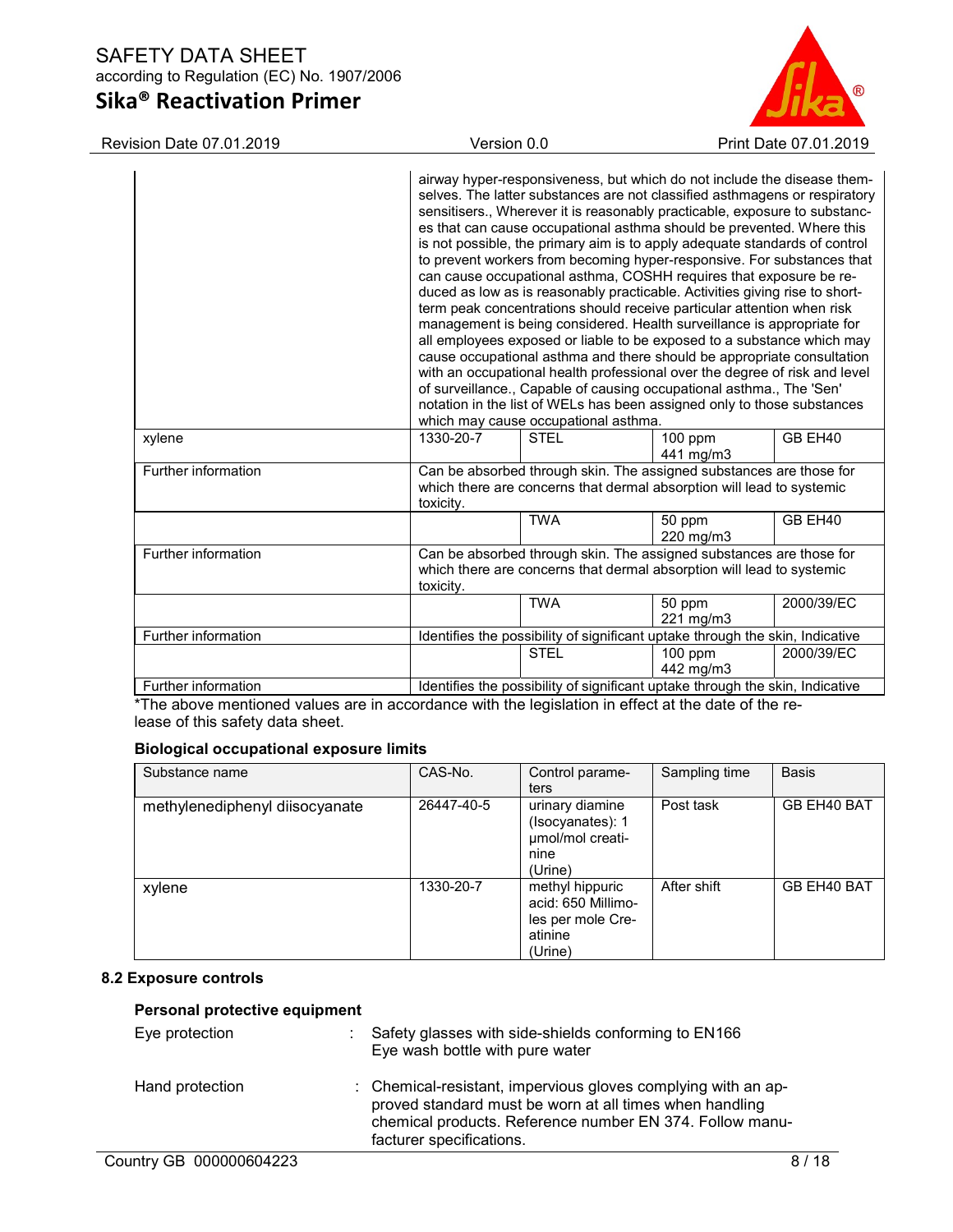# Sika® Reactivation Primer



| Revision Date 07.01.2019               | Version 0.0                                                                                                                                                                                                                                                                                                                                                                                                                                                                                                                                                                                                                                                                                                                                                                                                                                                                                              | Print Date 07.01.2019 |
|----------------------------------------|----------------------------------------------------------------------------------------------------------------------------------------------------------------------------------------------------------------------------------------------------------------------------------------------------------------------------------------------------------------------------------------------------------------------------------------------------------------------------------------------------------------------------------------------------------------------------------------------------------------------------------------------------------------------------------------------------------------------------------------------------------------------------------------------------------------------------------------------------------------------------------------------------------|-----------------------|
|                                        | Suitable for short time use or protection against splashes:<br>Butyl rubber/nitrile rubber gloves (0,4 mm)<br>Contaminated gloves should be removed.<br>Suitable for permanent exposure:<br>Viton gloves (0.4 mm),<br>breakthrough time >30 min.                                                                                                                                                                                                                                                                                                                                                                                                                                                                                                                                                                                                                                                         |                       |
| Skin and body protection               | Protective clothing (e.g. Safety shoes acc. to EN ISO 20345,<br>long-sleeved working clothing, long trousers). Rubber aprons<br>and protective boots are additionaly recommended for mixing<br>and stirring work.                                                                                                                                                                                                                                                                                                                                                                                                                                                                                                                                                                                                                                                                                        |                       |
| Respiratory protection                 | : Respirator selection must be based on known or anticipated<br>exposure levels, the hazards of the product and the safe work-<br>ing limits of the selected respirator.<br>Use a properly fitted NIOSH approved air-purifying or air-fed<br>respirator complying with an approved standard if a risk as-<br>sessment indicates this is necessary.<br>organic vapor filter (Type A)<br>A1: < 1000 ppm; A2: < 5000 ppm; A3: < 10000 ppm<br>Ensure adequate ventilation. This can be achieved by local<br>exhaust extraction or by general ventilation. (EN 689 - Meth-<br>ods for determining inhalation exposure). This applies in par-<br>ticular to the mixing / stirring area. In case this is not sufficent<br>to keep the concentrations under the occupational exposure<br>limits then respiration protection measures must be used.<br>Ensure adequate ventilation, especially in confined areas. |                       |
| <b>Environmental exposure controls</b> |                                                                                                                                                                                                                                                                                                                                                                                                                                                                                                                                                                                                                                                                                                                                                                                                                                                                                                          |                       |
|                                        |                                                                                                                                                                                                                                                                                                                                                                                                                                                                                                                                                                                                                                                                                                                                                                                                                                                                                                          |                       |

| General advice | : Prevent product from entering drains.                       |
|----------------|---------------------------------------------------------------|
|                | If the product contaminates rivers and lakes or drains inform |
|                | respective authorities.                                       |

## SECTION 9: Physical and chemical properties

## 9.1 Information on basic physical and chemical properties

| Appearance                                                  | liquid            |
|-------------------------------------------------------------|-------------------|
| Colour                                                      | yellow            |
| Odour                                                       | hydrocarbon-like  |
| Odour Threshold                                             | No data available |
| рH                                                          | No data available |
| Melting point/range / Freezing : No data available<br>point |                   |
| Boiling point/boiling range                                 | No data available |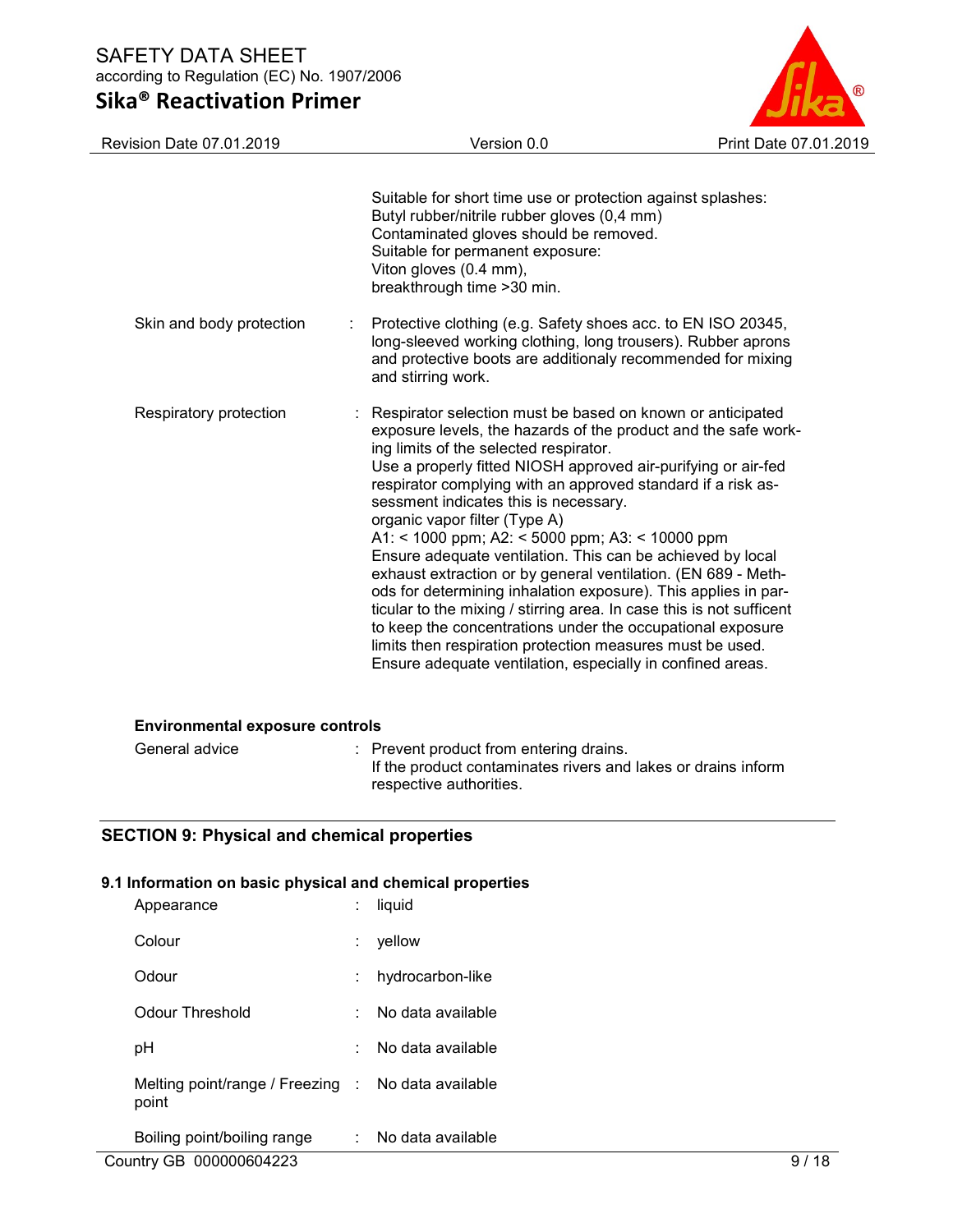# Sika® Reactivation Primer



| Revision Date 07.01.2019                              |                    | Version 0.0                           | Print Date 07.01.2019 |
|-------------------------------------------------------|--------------------|---------------------------------------|-----------------------|
| Flash point                                           | $\mathbb{R}^{n+1}$ | 42 $^{\circ}$ C<br>Method: closed cup |                       |
| Evaporation rate                                      |                    | No data available                     |                       |
| Flammability (solid, gas)                             | $\mathbb{R}^n$     | No data available                     |                       |
| Upper explosion limit / Upper :<br>flammability limit |                    | $7\%$ (V)                             |                       |
| Lower explosion limit / Lower :<br>flammability limit |                    | $0,8\%$ (V)                           |                       |
| Vapour pressure                                       | ÷                  | 7,9993 hPa                            |                       |
| Relative vapour density                               | ÷                  | No data available                     |                       |
| Density                                               | ÷.                 | ca. 1 g/cm3 (20 °C)                   |                       |
| Solubility(ies)<br>Water solubility                   | ÷                  | insoluble                             |                       |
| Solubility in other solvents                          | $\sim$             | No data available                     |                       |
| Partition coefficient: n-<br>octanol/water            |                    | No data available                     |                       |
| Auto-ignition temperature                             | ÷.                 | 465 °C                                |                       |
| Decomposition temperature                             | ÷                  | No data available                     |                       |
| Viscosity<br>Viscosity, dynamic                       | ÷                  | No data available                     |                       |
| Viscosity, kinematic                                  | ÷                  | $< 6.8$ mm2/s (40 °C)                 |                       |
| <b>Explosive properties</b>                           | ÷                  | No data available                     |                       |
| Oxidizing properties                                  |                    | No data available                     |                       |
|                                                       |                    |                                       |                       |

## 9.2 Other information

No data available

## SECTION 10: Stability and reactivity

## 10.1 Reactivity

No dangerous reaction known under conditions of normal use.

## 10.2 Chemical stability

The product is chemically stable.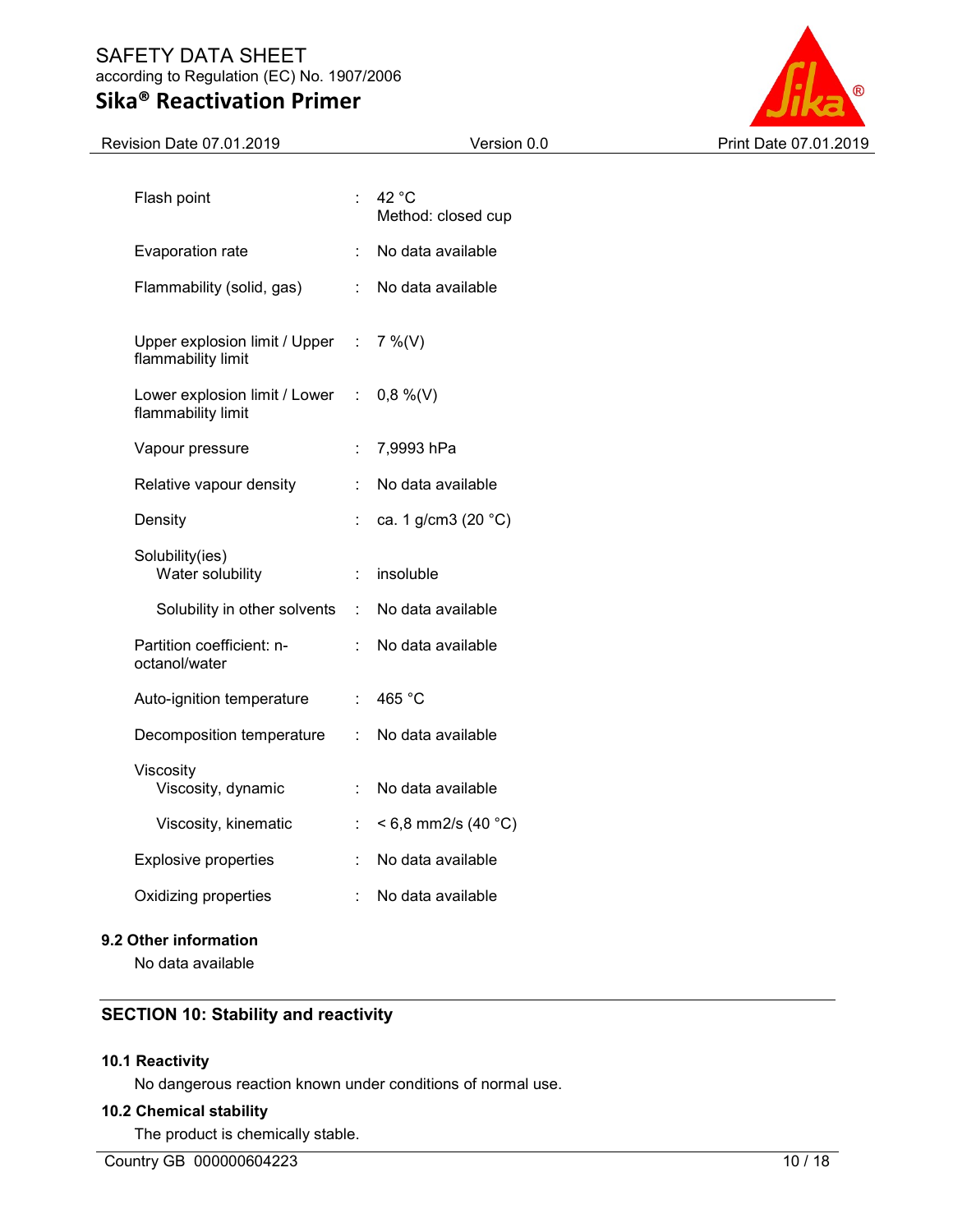# Sika® Reactivation Primer



| Revision Date 07.01.2019                                              | Version 0.0                                  | Print Date 07.01.2019 |  |  |
|-----------------------------------------------------------------------|----------------------------------------------|-----------------------|--|--|
| 10.3 Possibility of hazardous reactions                               |                                              |                       |  |  |
| Hazardous reactions<br>÷                                              | Stable under recommended storage conditions. |                       |  |  |
|                                                                       | Vapours may form explosive mixture with air. |                       |  |  |
|                                                                       |                                              |                       |  |  |
| 10.4 Conditions to avoid                                              |                                              |                       |  |  |
| Conditions to avoid                                                   | Heat, flames and sparks.                     |                       |  |  |
|                                                                       |                                              |                       |  |  |
| 10.5 Incompatible materials<br>Materials to avoid                     | No data available                            |                       |  |  |
|                                                                       |                                              |                       |  |  |
| 10.6 Hazardous decomposition products                                 |                                              |                       |  |  |
| No decomposition if stored and applied as directed.                   |                                              |                       |  |  |
|                                                                       |                                              |                       |  |  |
| <b>SECTION 11: Toxicological information</b>                          |                                              |                       |  |  |
| 11.1 Information on toxicological effects                             |                                              |                       |  |  |
|                                                                       |                                              |                       |  |  |
| <b>Acute toxicity</b><br>Harmful if inhaled.                          |                                              |                       |  |  |
| Components:                                                           |                                              |                       |  |  |
|                                                                       |                                              |                       |  |  |
| Aromatic Polyisocyanate-Prepolymer:<br>Acute inhalation toxicity<br>÷ | LC50: 1,5 mg/l                               |                       |  |  |
|                                                                       | Exposure time: 4 h                           |                       |  |  |
|                                                                       | Test atmosphere: dust/mist                   |                       |  |  |
| Hydrocarbons, C9, aromatics:                                          |                                              |                       |  |  |
| Acute oral toxicity                                                   | LD50 Oral (Rat): > 2.000 mg/kg               |                       |  |  |
|                                                                       | LD50 Dermal (Rabbit): > 2.000 mg/kg          |                       |  |  |
| Acute dermal toxicity                                                 |                                              |                       |  |  |
| xylene:                                                               |                                              |                       |  |  |
| Acute oral toxicity                                                   | LD50 Oral (Rat): 3.523 mg/kg                 |                       |  |  |
| Acute dermal toxicity                                                 | LD50 Dermal (Rabbit): 1.700 mg/kg            |                       |  |  |
| <b>Skin corrosion/irritation</b>                                      |                                              |                       |  |  |
| Causes skin irritation.                                               |                                              |                       |  |  |
| Serious eye damage/eye irritation                                     |                                              |                       |  |  |
| Causes serious eye irritation.                                        |                                              |                       |  |  |
|                                                                       | Respiratory or skin sensitisation            |                       |  |  |
| <b>Skin sensitisation</b>                                             |                                              |                       |  |  |
| May cause an allergic skin reaction.                                  |                                              |                       |  |  |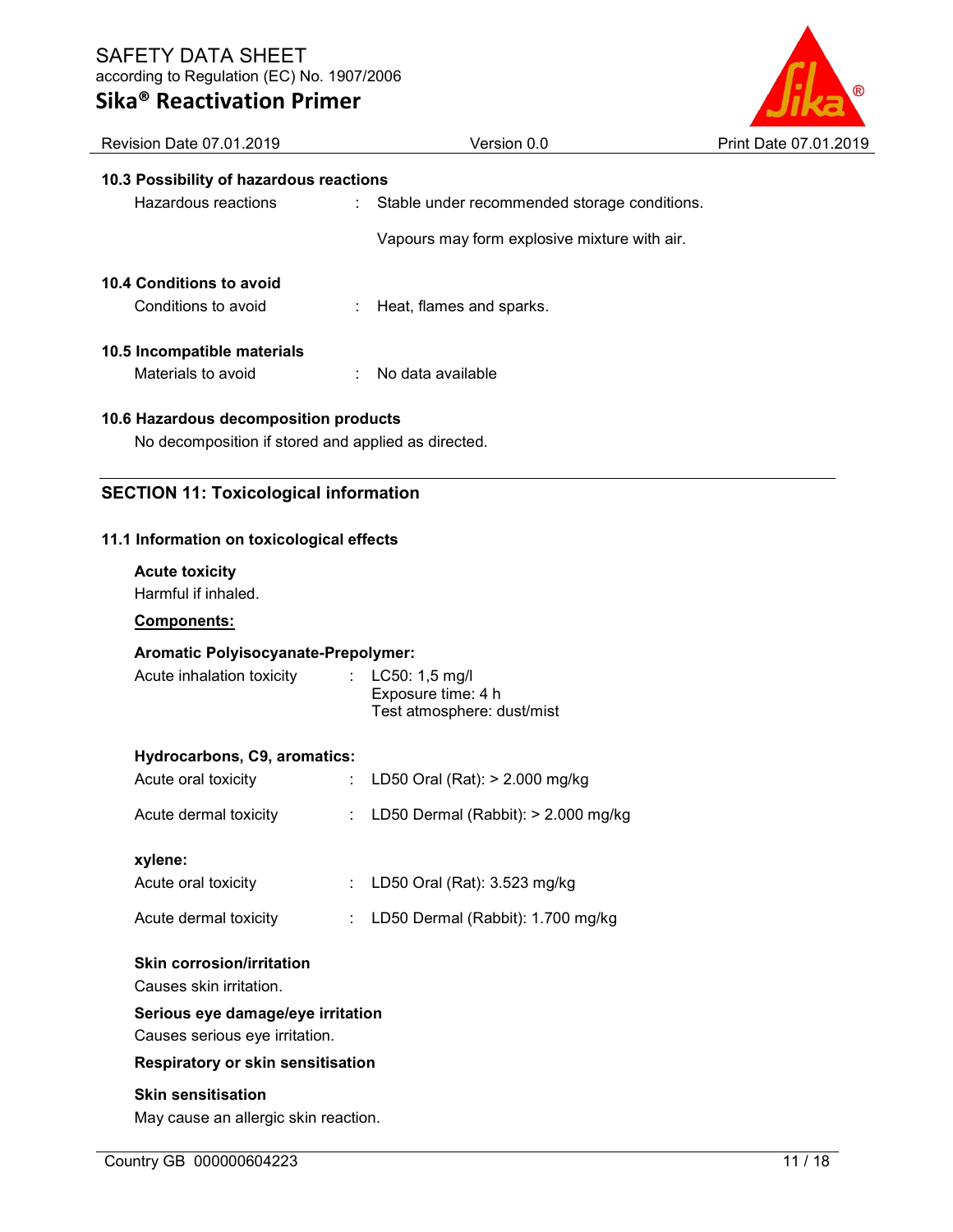Sika® Reactivation Primer



Revision Date 07.01.2019 **Version 0.0 Print Date 07.01.2019 Print Date 07.01.2019** 

## Respiratory sensitisation

May cause allergy or asthma symptoms or breathing difficulties if inhaled.

## Germ cell mutagenicity

Not classified based on available information.

### **Carcinogenicity**

Suspected of causing cancer.

### Reproductive toxicity

Not classified based on available information.

#### STOT - single exposure

May cause respiratory irritation. May cause drowsiness or dizziness.

#### STOT - repeated exposure

May cause damage to organs through prolonged or repeated exposure.

#### Aspiration toxicity

May be fatal if swallowed and enters airways.

## SECTION 12: Ecological information

### 12.1 Toxicity

## Components:

| Hydrocarbons, C9, aromatics <b>:</b> |                                                                                           |
|--------------------------------------|-------------------------------------------------------------------------------------------|
| Toxicity to algae                    | (Pseudokirchneriella subcapitata (green algae)): 2,6 - 2,9<br>ma/l<br>Exposure time: 72 h |

#### xylene:

| Toxicity to fish | : LC50 (Oncorhynchus mykiss (rainbow trout)): 3,3 mg/l |
|------------------|--------------------------------------------------------|
|                  | Exposure time: 96 h                                    |

#### 12.2 Persistence and degradability

No data available

#### 12.3 Bioaccumulative potential

No data available

#### 12.4 Mobility in soil

No data available

### 12.5 Results of PBT and vPvB assessment

#### Product:

Assessment : This substance/mixture contains no components considered to be either persistent, bioaccumulative and toxic (PBT), or very persistent and very bioaccumulative (vPvB) at levels of 0.1% or higher..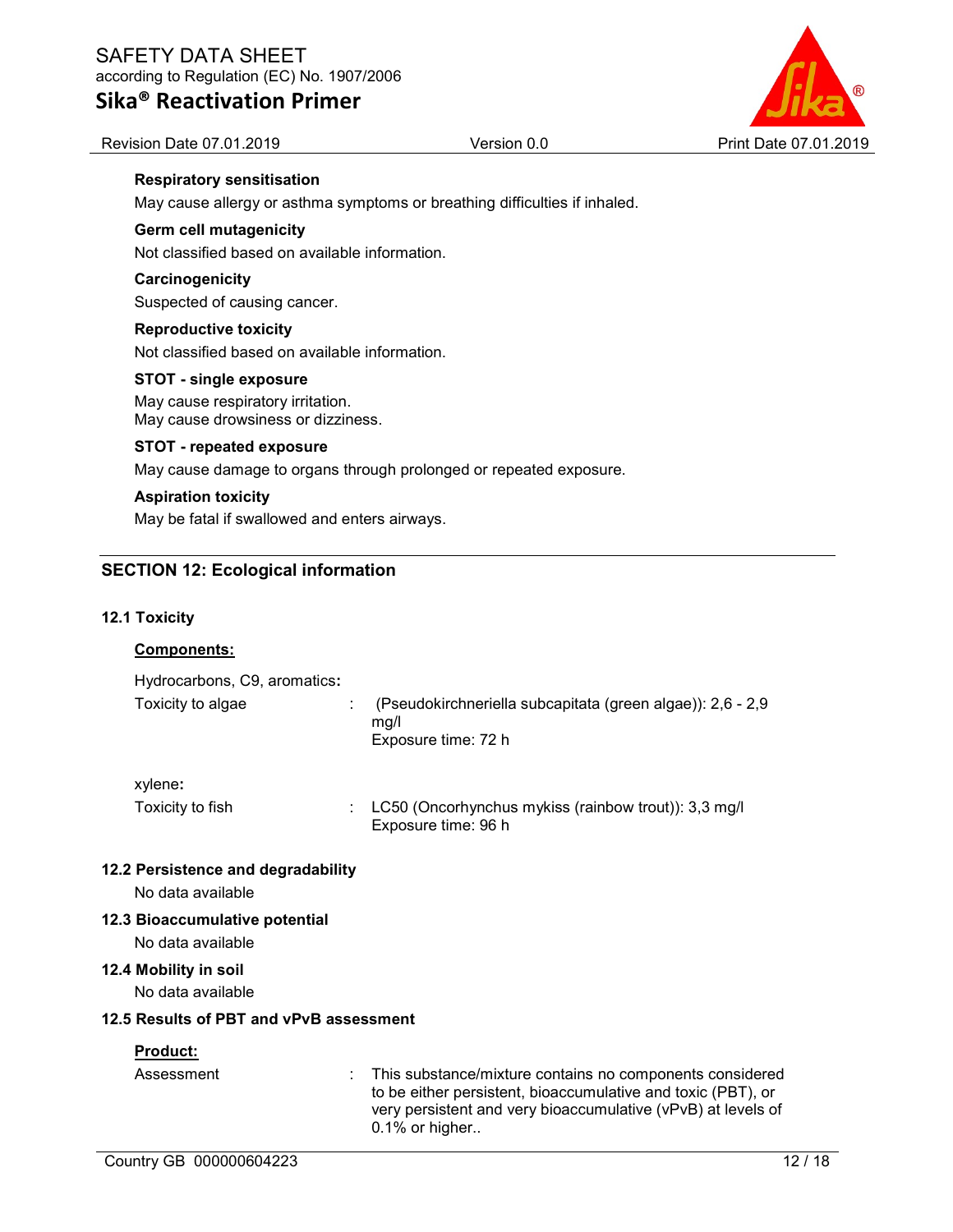# Sika® Reactivation Primer

Revision Date 07.01.2019 Version 0.0 Version 0.0 Print Date 07.01.2019

## 12.6 Other adverse effects

### Product:

| Additional ecological infor- | An environmental hazard cannot be excluded in the event of |
|------------------------------|------------------------------------------------------------|
| mation                       | unprofessional handling or disposal.                       |
|                              | Toxic to aquatic life with long lasting effects.           |

## SECTION 13: Disposal considerations

### 13.1 Waste treatment methods

| Product                  | The generation of waste should be avoided or minimized<br>wherever possible.<br>Empty containers or liners may retain some product residues.<br>This material and its container must be disposed of in a safe<br>way.<br>Dispose of surplus and non-recyclable products via a licensed<br>waste disposal contractor.<br>Disposal of this product, solutions and any by-products should<br>at all times comply with the requirements of environmental<br>protection and waste disposal legislation and any regional<br>local authority requirements.<br>Avoid dispersal of spilled material and runoff and contact with<br>soil, waterways, drains and sewers. |
|--------------------------|---------------------------------------------------------------------------------------------------------------------------------------------------------------------------------------------------------------------------------------------------------------------------------------------------------------------------------------------------------------------------------------------------------------------------------------------------------------------------------------------------------------------------------------------------------------------------------------------------------------------------------------------------------------|
| European Waste Catalogue | : 08 01 11* waste paint and varnish containing organic sol-<br>vents or other dangerous substances                                                                                                                                                                                                                                                                                                                                                                                                                                                                                                                                                            |
| Contaminated packaging   | 15 01 10* packaging containing residues of or contaminated<br>by dangerous substances                                                                                                                                                                                                                                                                                                                                                                                                                                                                                                                                                                         |

## SECTION 14: Transport information

| 14.1 UN number                  |   |                                                          |  |  |  |
|---------------------------------|---|----------------------------------------------------------|--|--|--|
| <b>ADR</b>                      | ÷ | <b>UN 1263</b>                                           |  |  |  |
| <b>IMDG</b>                     | ÷ | <b>UN 1263</b>                                           |  |  |  |
| <b>IATA</b>                     |   | $\therefore$ UN 1263                                     |  |  |  |
| 14.2 UN proper shipping name    |   |                                                          |  |  |  |
| <b>ADR</b>                      | ٠ | <b>PAINT RELATED MATERIAL</b>                            |  |  |  |
| <b>IMDG</b>                     |   | $\therefore$ PAINT RELATED MATERIAL<br>(solvent naphtha) |  |  |  |
| <b>IATA</b>                     |   | : Paint related material                                 |  |  |  |
| 14.3 Transport hazard class(es) |   |                                                          |  |  |  |
| ADR                             |   | 3                                                        |  |  |  |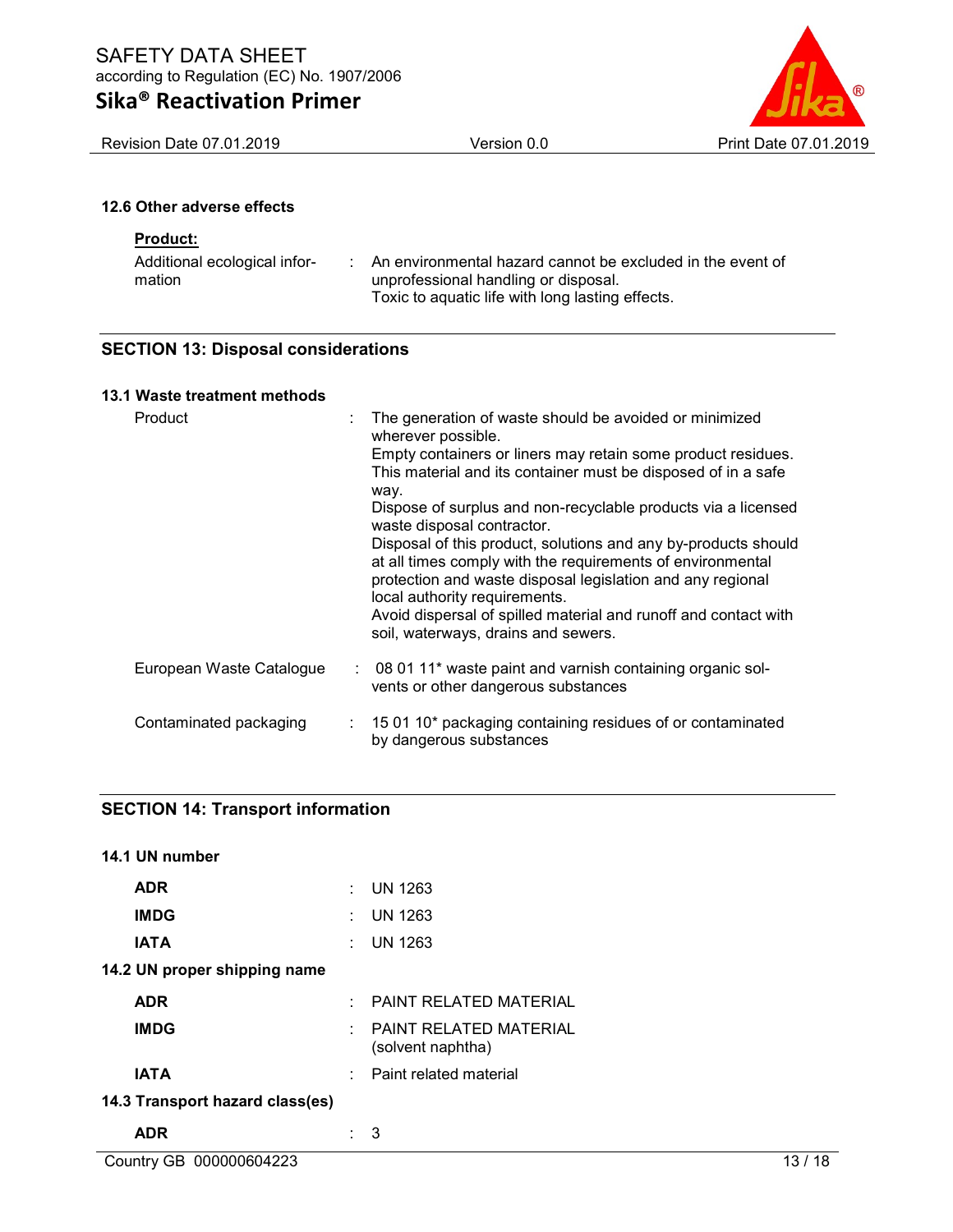# Sika® Reactivation Primer



| Revision Date 07.01.2019                                                                                                                    |                | Version 0.0                                                                                 | Print Date 07.01.2019 |
|---------------------------------------------------------------------------------------------------------------------------------------------|----------------|---------------------------------------------------------------------------------------------|-----------------------|
| <b>IMDG</b>                                                                                                                                 | ÷.             | 3                                                                                           |                       |
| <b>IATA</b>                                                                                                                                 | ÷.             | 3                                                                                           |                       |
| 14.4 Packing group                                                                                                                          |                |                                                                                             |                       |
| <b>ADR</b><br>Packing group<br><b>Classification Code</b><br>Hazard Identification Number :<br>Labels<br>Tunnel restriction code<br>Remarks | $\mathbb{R}^n$ | Ш<br>F <sub>1</sub><br>30<br>3<br>(D/E)<br>Transport according to chapter 3.4 (LQ) possible |                       |
| <b>IMDG</b><br>Packing group<br>Labels<br>EmS Code                                                                                          | ÷.             | $\ensuremath{\mathsf{III}}\xspace$<br>3<br>$F-E$ , S-E                                      |                       |
| <b>IATA (Cargo)</b><br>Packing instruction (cargo<br>aircraft)<br>Packing instruction (LQ)<br>Packing group<br>Labels                       | ÷              | 366<br>Y344<br>$\mathbf{III}$<br>Flammable Liquids                                          |                       |
| IATA (Passenger)<br>Packing instruction (passen- :<br>ger aircraft)<br>Packing instruction (LQ)<br>Packing group<br>Labels                  |                | 355<br>Y344<br>$\mathbf{III}$<br>Flammable Liquids                                          |                       |
| <b>14.5 Environmental hazards</b>                                                                                                           |                |                                                                                             |                       |
| <b>ADR</b><br>Environmentally hazardous                                                                                                     | ÷.             | yes                                                                                         |                       |
| <b>IMDG</b><br>Marine pollutant                                                                                                             |                | : yes                                                                                       |                       |
| <b>IATA (Passenger)</b><br>Environmentally hazardous                                                                                        |                | yes                                                                                         |                       |
| IATA (Cargo)<br>Environmentally hazardous                                                                                                   |                | yes                                                                                         |                       |
| 14 6 Special procentions for user                                                                                                           |                |                                                                                             |                       |

## 14.6 Special precautions for user

The transport classification(s) provided herein are for informational purposes only, and solely based upon the properties of the unpackaged material as it is described within this Safety Data Sheet. Transportation classifications may vary by mode of transportation, package sizes, and variations in regional or country regulations.

#### 14.7 Transport in bulk according to Annex II of Marpol and the IBC Code

Not applicable for product as supplied.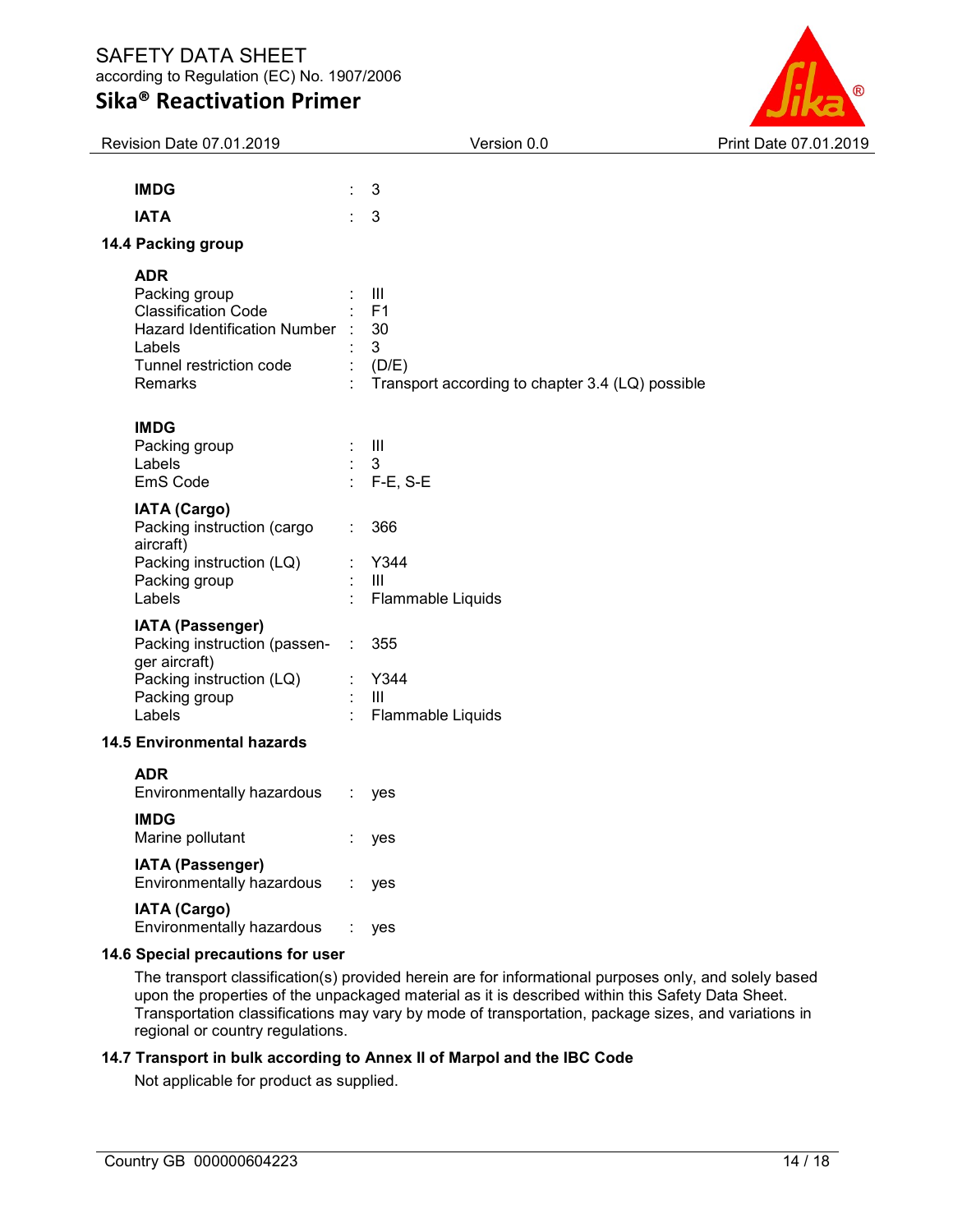

Revision Date 07.01.2019 Version 0.0 Print Date 07.01.2019

## SECTION 15: Regulatory information

|                                                                                                                                                      |                                                                                                                                                                                                             |    | 15.1 Safety, health and environmental regulations/legislation specific for the substance or mixture                                                                                                                                                                                                                                       |  |  |
|------------------------------------------------------------------------------------------------------------------------------------------------------|-------------------------------------------------------------------------------------------------------------------------------------------------------------------------------------------------------------|----|-------------------------------------------------------------------------------------------------------------------------------------------------------------------------------------------------------------------------------------------------------------------------------------------------------------------------------------------|--|--|
| International Chemical Weapons Convention (CWC)<br>Schedules of Toxic Chemicals and Precursors                                                       |                                                                                                                                                                                                             | ÷. | Not applicable                                                                                                                                                                                                                                                                                                                            |  |  |
| REACH - Candidate List of Substances of Very High<br>Concern for Authorisation (Article 59).                                                         |                                                                                                                                                                                                             | t. | None of the components are listed<br>$(=>0.1\%).$                                                                                                                                                                                                                                                                                         |  |  |
| REACH - List of substances subject to authorisation<br>(Annex XIV)                                                                                   |                                                                                                                                                                                                             |    | Not applicable                                                                                                                                                                                                                                                                                                                            |  |  |
| Regulation (EC) No 1005/2009 on substances that de-<br>plete the ozone layer                                                                         |                                                                                                                                                                                                             |    | Not applicable                                                                                                                                                                                                                                                                                                                            |  |  |
| Regulation (EC) No 850/2004 on persistent organic pol-<br>lutants                                                                                    |                                                                                                                                                                                                             |    | Not applicable                                                                                                                                                                                                                                                                                                                            |  |  |
| Regulation (EC) No 649/2012 of the European Parlia-<br>ment and the Council concerning the export and import<br>of dangerous chemicals               |                                                                                                                                                                                                             | ÷  | Not applicable                                                                                                                                                                                                                                                                                                                            |  |  |
| REACH - Restrictions on the manufacture, placing on<br>the market and use of certain dangerous substances,<br>preparations and articles (Annex XVII) |                                                                                                                                                                                                             |    | Conditions of restriction for the fol-<br>lowing entries should be considered:<br>methylenediphenyl diisocyanate<br>(Number on list 56)                                                                                                                                                                                                   |  |  |
| <b>REACH Information:</b>                                                                                                                            | All substances contained in our Products are<br>- registered by our upstream suppliers, and/or<br>- registered by us, and/or<br>- excluded from the regulation, and/or<br>- exempted from the registration. |    |                                                                                                                                                                                                                                                                                                                                           |  |  |
| jor-accident hazards involving dangerous substances.<br>E <sub>2</sub>                                                                               | <b>ENVIRONMENTAL HAZARDS</b>                                                                                                                                                                                |    | Seveso III: Directive 2012/18/EU of the European Parliament and of the Council on the control of ma-                                                                                                                                                                                                                                      |  |  |
| P <sub>5c</sub><br><b>FLAMMABLE LIQUIDS</b>                                                                                                          |                                                                                                                                                                                                             |    |                                                                                                                                                                                                                                                                                                                                           |  |  |
| 34                                                                                                                                                   | as the products referred to in points (a) to (d)                                                                                                                                                            |    | Petroleum products: (a) gasolines and naphthas, (b) kerosenes<br>(including jet fuels), (c) gas oils (including diesel fuels, home<br>heating oils and gas oil blending streams), (d) heavy fuel oils (e)<br>alternative fuels serving the same purposes and with similar<br>properties as regards flammability and environmental hazards |  |  |
| Volatile organic compounds                                                                                                                           | (VOCV)                                                                                                                                                                                                      |    | Law on the incentive tax for volatile organic compounds<br>Volatile organic compounds (VOC) content: 34 %                                                                                                                                                                                                                                 |  |  |
|                                                                                                                                                      |                                                                                                                                                                                                             |    | Directive 2010/75/EU of 24 November 2010 on industrial<br>emissions (integrated pollution prevention and control)                                                                                                                                                                                                                         |  |  |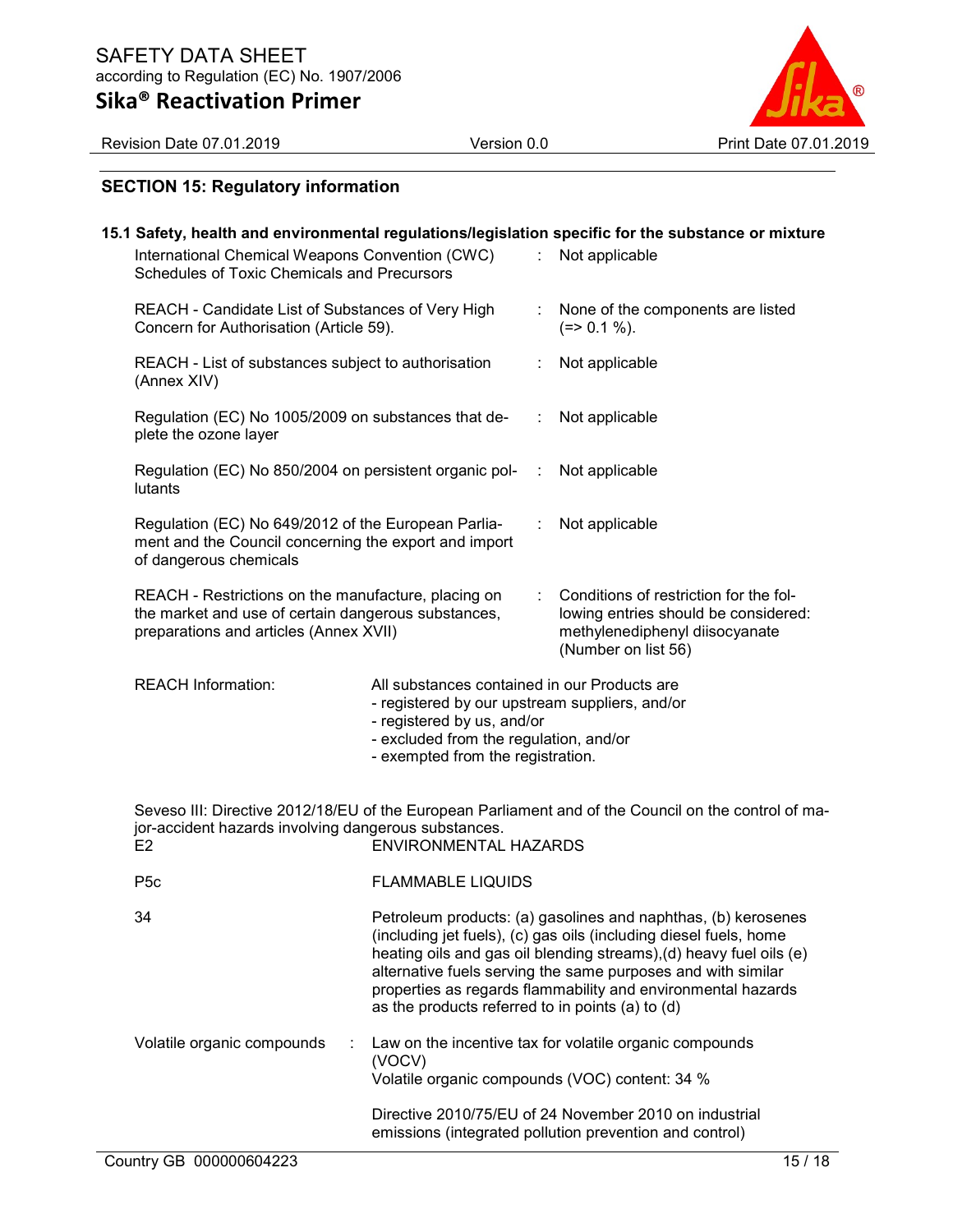## Sika® Reactivation Primer



Revision Date 07.01.2019 **Version 0.0 Print Date 07.01.2019 Print Date 07.01.2019** 

Volatile organic compounds (VOC) content: 34 %, 340 g/l VOC content excluding water

If other regulatory information applies that is not already provided elsewhere in the Safety Data Sheet, then it is described in this subsection.

| Health, safety and environ-   | : Environmental Protection Act 1990 & Subsidiary Regulations |
|-------------------------------|--------------------------------------------------------------|
| mental regulation/legislation | Health and Safety at Work Act 1974 & Subsidiary Regulations  |
| specific for the substance or | Control of Substances Hazardous to Health Regulations        |
| mixture:                      | (COSHH)                                                      |
|                               | May be subject to the Control of Major Accident Hazards      |
|                               | Regulations (COMAH), and amendments.                         |

## Other regulations:

Take note of Directive 92/85/EEC regarding maternity protection or stricter national regulations, where applicable.

## 15.2 Chemical safety assessment

No Chemical Safety Assessment has been carried out for this mixture by the supplier.

## SECTION 16: Other information

| <b>Full text of H-Statements</b>        |                               |                                                                                  |  |  |
|-----------------------------------------|-------------------------------|----------------------------------------------------------------------------------|--|--|
| H <sub>226</sub>                        |                               | Flammable liquid and vapour.                                                     |  |  |
| H304                                    |                               | May be fatal if swallowed and enters airways.                                    |  |  |
| H312                                    |                               | $\pm$ Harmful in contact with skin.                                              |  |  |
| H315                                    |                               | Causes skin irritation.                                                          |  |  |
| H317                                    |                               | May cause an allergic skin reaction.                                             |  |  |
| H319                                    |                               | Causes serious eye irritation.                                                   |  |  |
| H332                                    |                               | Harmful if inhaled.                                                              |  |  |
| H334                                    |                               | May cause allergy or asthma symptoms or breathing difficul-<br>ties if inhaled.  |  |  |
| H335                                    |                               | May cause respiratory irritation.                                                |  |  |
| H336                                    |                               | May cause drowsiness or dizziness.                                               |  |  |
| H <sub>351</sub>                        |                               | Suspected of causing cancer.                                                     |  |  |
| H373                                    |                               | May cause damage to organs through prolonged or repeated<br>exposure.            |  |  |
| H373                                    |                               | May cause damage to organs through prolonged or repeated<br>exposure if inhaled. |  |  |
| H411                                    |                               | Toxic to aquatic life with long lasting effects.                                 |  |  |
| <b>Full text of other abbreviations</b> |                               |                                                                                  |  |  |
| Acute Tox.                              |                               | Acute toxicity                                                                   |  |  |
| <b>Aquatic Chronic</b>                  |                               | : Long-term (chronic) aquatic hazard                                             |  |  |
| Asp. Tox.                               |                               | Aspiration hazard                                                                |  |  |
| Carc.                                   | $\mathbb{Z}^{\mathbb{Z}^n}$ . | Carcinogenicity                                                                  |  |  |
| Eye Irrit.                              |                               | Eye irritation                                                                   |  |  |
| Flam. Liq.                              |                               | : Flammable liquids                                                              |  |  |
| Resp. Sens.                             |                               | Respiratory sensitisation                                                        |  |  |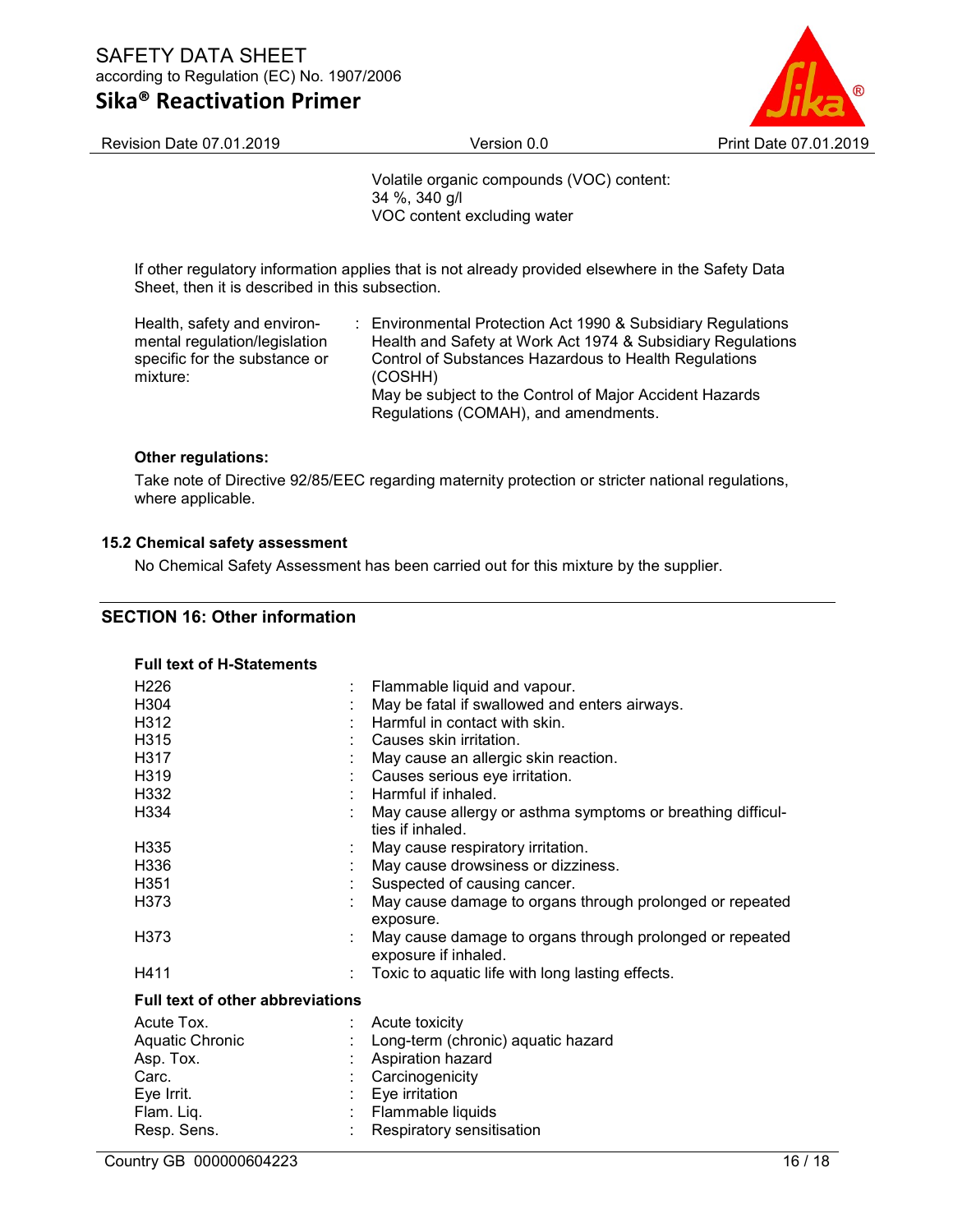# Sika® Reactivation Primer



| Revision Date 07.01.2019   | Version 0.0                                                    | Print Date 07.01.2019 |
|----------------------------|----------------------------------------------------------------|-----------------------|
| Skin Irrit.                | Skin irritation                                                |                       |
| Skin Sens.                 | Skin sensitisation                                             |                       |
| STOT RE                    | Specific target organ toxicity - repeated exposure             |                       |
| STOT SE                    | Specific target organ toxicity - single exposure               |                       |
| 2000/39/EC                 | Europe. Commission Directive 2000/39/EC establishing a first   |                       |
|                            | list of indicative occupational exposure limit values          |                       |
| GB EH40                    | UK. EH40 WEL - Workplace Exposure Limits                       |                       |
| GB EH40 BAT                |                                                                |                       |
|                            | UK. Biological monitoring guidance values                      |                       |
| 2000/39/EC / TWA           | Limit Value - eight hours                                      |                       |
| 2000/39/EC / STEL          | Short term exposure limit                                      |                       |
| GB EH40 / TWA              | Long-term exposure limit (8-hour TWA reference period)         |                       |
| GB EH40 / STEL             | Short-term exposure limit (15-minute reference period)         |                       |
| <b>ADR</b>                 | European Agreement concerning the International Carriage of    |                       |
|                            | Dangerous Goods by Road                                        |                       |
| CAS                        | <b>Chemical Abstracts Service</b>                              |                       |
| <b>DNEL</b>                | Derived no-effect level                                        |                       |
| <b>EC50</b>                | Half maximal effective concentration                           |                       |
| <b>GHS</b>                 | <b>Globally Harmonized System</b>                              |                       |
| <b>IATA</b>                | International Air Transport Association                        |                       |
| <b>IMDG</b>                | International Maritime Code for Dangerous Goods                |                       |
| LD50                       | Median lethal dosis (the amount of a material, given all at    |                       |
|                            | once, which causes the death of 50% (one half) of a group of   |                       |
|                            | test animals)                                                  |                       |
| <b>LC50</b>                | Median lethal concentration (concentrations of the chemical in |                       |
|                            | air that kills 50% of the test animals during the observation  |                       |
|                            | period)                                                        |                       |
| <b>MARPOL</b>              | International Convention for the Prevention of Pollution from  |                       |
|                            | Ships, 1973 as modified by the Protocol of 1978                |                       |
| <b>OEL</b>                 | Occupational Exposure Limit                                    |                       |
| <b>PBT</b>                 | Persistent, bioaccumulative and toxic                          |                       |
| <b>PNEC</b>                | Predicted no effect concentration                              |                       |
| <b>REACH</b>               | Regulation (EC) No 1907/2006 of the European Parliament        |                       |
|                            | and of the Council of 18 December 2006 concerning the Reg-     |                       |
|                            | istration, Evaluation, Authorisation and Restriction of Chemi- |                       |
|                            | cals (REACH), establishing a European Chemicals Agency         |                       |
| <b>SVHC</b>                | Substances of Very High Concern                                |                       |
| vPvB                       | Very persistent and very bioaccumulative                       |                       |
|                            |                                                                |                       |
|                            |                                                                |                       |
| <b>Further information</b> |                                                                |                       |

| <b>Classification of the mixture:</b> |                   | <b>Classification procedure:</b>    |
|---------------------------------------|-------------------|-------------------------------------|
| Flam. Liq. 3                          | H <sub>226</sub>  | Based on product data or assessment |
| Acute Tox, 4                          | H332              | Calculation method                  |
| Skin Irrit. 2                         | H <sub>3</sub> 15 | Calculation method                  |
| Eye Irrit. 2                          | H <sub>3</sub> 19 | Calculation method                  |
| Resp. Sens. 1                         | H <sub>334</sub>  | Calculation method                  |
| Skin Sens. 1                          | H317              | Calculation method                  |
| Carc. 2                               | H <sub>351</sub>  | Calculation method                  |
| STOT SE3                              | H336              | Calculation method                  |
| STOT SE3                              | H <sub>335</sub>  | Calculation method                  |
|                                       |                   |                                     |